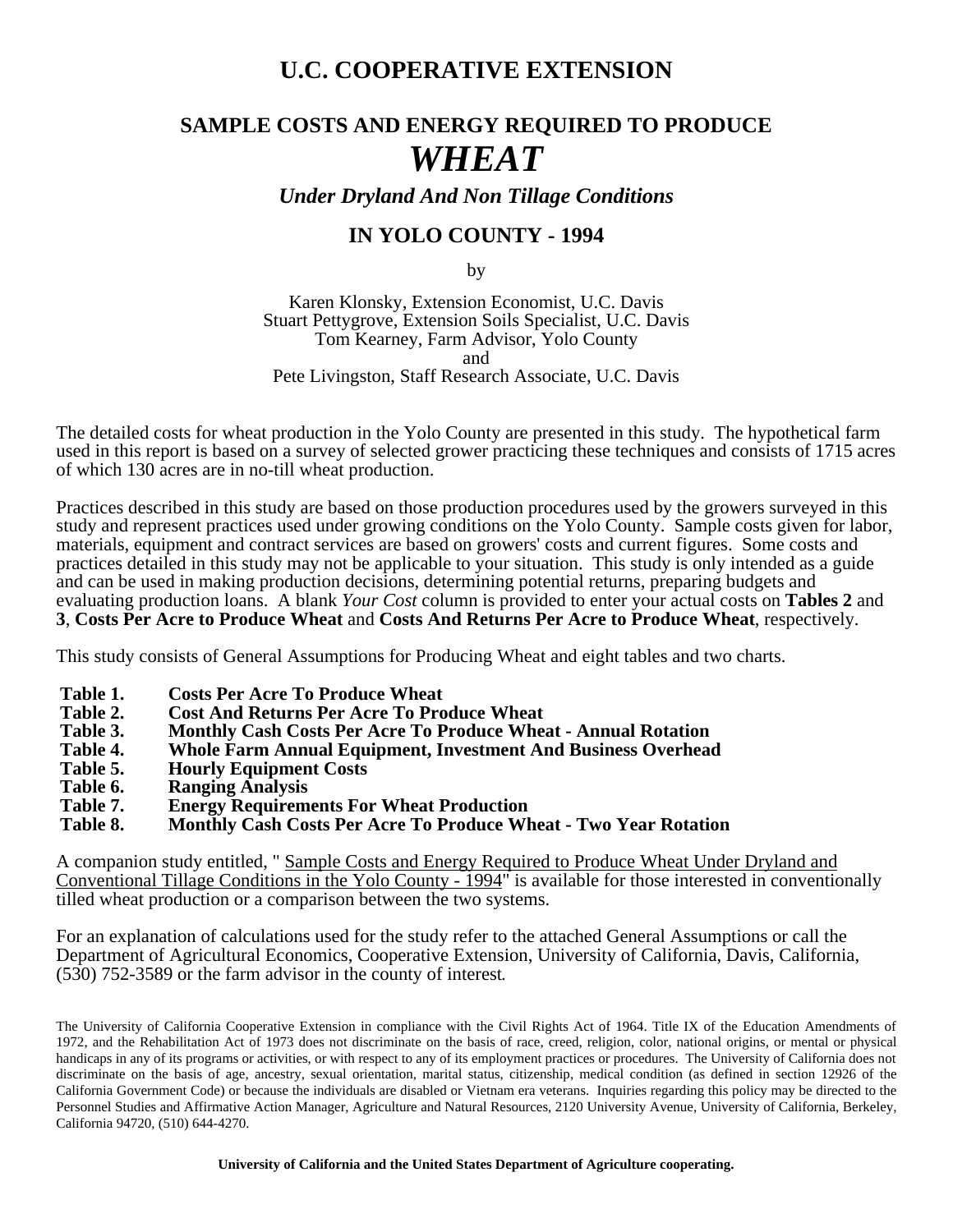## **GENERAL ASSUMPTIONS FOR PRODUCING NO-TILL, DRYLAND WHEAT Yolo County- 1994 U.C. Cooperative Extension**

The following is a description of some general assumptions pertaining to sample costs of producing dryland wheat using non-tillage practices in Yolo County. Practices described should not be considered recommendations by the University of California, but rather represent production procedures considered typical for this crop and area. Some of these costs and practices may not be applicable to your situation nor used during every production year. Additional ones not indicated may be needed.Cultural practices for the production of wheat vary by grower and region. Variations can be significant. The practices and inputs used in this cost study serve only as a sample or guide. These costs are represented on an annual, per acre basis. *The use of trade names in this report does not constitute an endorsement or recommendation by the University of California nor is any criticism implied by omission of other similar products.*

## **1. LAND, CLIMATE, AND ROTATION:**

**Land:** Areas that produce dryland wheat in Yolo County are located along the eastern foothills of the southern Sacramento Valley. This region contains the Dunnigan Hills and the foothill portions of the Capay Valley.

The site for the farm in this study is characterized by terrain of rolling hillsides and hilltops. The soil types predominate in dryland grain fields are Corning and Seahorn, though other soils may also be found. Also characteristic of these farms is the large size. The growers interviewed had farms ranging from 900 to over 8,000 acres, some of which is owned and some leased. The farm for this study consists of 1,715 acres of land of which 130 acres are in actual no-till, dryland wheat production

**Climate:** Along with soil and topography, rainfall is another important factor affecting which crops can be successfully grown. Typical annual rainfall for this region vary from 14 inches to 20 inches, almost all of which comes in the winter months. Historically temperature have ranged from 9\_ F to 119\_ with the extremes, again, occurring in the winter and summer. Average winter temperature is 45° and the summer months average 81°. Growers plan their cropping system around these conditions in order to take advantage of the best possible growing conditions for dryland wheat.

**Rotation:** Depending on the number of fallow years in a rotation and how the fallow is utilized, i.e. grazing, little or no income may be generated for one or more years. Rotation can have a beneficial effect on controlling weeds and other pests. Weeds that are not controlled by herbicides are usually managed by rotating into other crops, fallowing the land, and/or cultivation. Other commodities produced and uses for the same acreage in rotation with wheat might include lentils, safflower, vetch, peas, hay, and grazing for livestock.

Growers in this region use several different rotation patterns depending on their individual situation. Annual rainfall, when it occurs, and weed pressures are probably the most important agronomic factors influencing crop rotation. Dryland wheat is very dependent on the amount of rain and how well it is stored in the soil profile. Low precipitation or weed infestations that use up stored water may cause growers to use a rotation pattern different from the two year rotation (annual cropping) pattern described in this report; grain - legume (or other crop) - grain rotation. Grazing livestock, if it occurs, would take place during the summer months only. Examples of different rotations for dryland wheat found in the Yolo County region may include, but are not limited to are shown in Table A.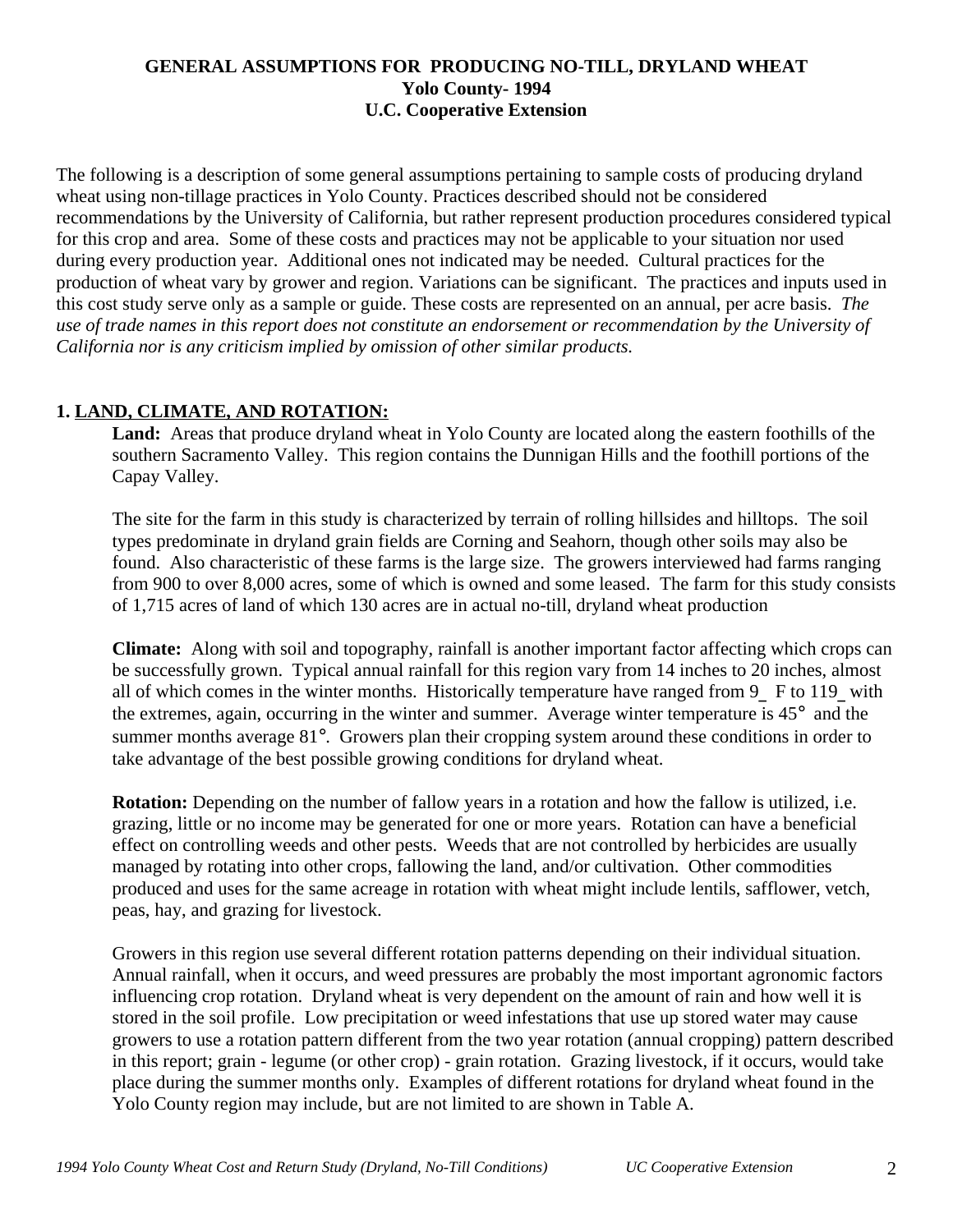| Table A. | DRYLAND WHEAT ROTATION PATTERNS FOR YOLO COUNTY |  |
|----------|-------------------------------------------------|--|
|          |                                                 |  |

| <b>ROTATION</b>        | YEAR 1 | YEAR 2.              | YEAR 3               | YEAR 4               |
|------------------------|--------|----------------------|----------------------|----------------------|
| Annual                 | Wheat  | Legume               | Wheat                | Legume               |
| 2-Year (Summer Fallow) | Wheat  | <b>Summer Fallow</b> | Wheat                | <b>Summer Fallow</b> |
| 3-Year (Summer Fallow) | Wheat  | Pasture (Graze)      | <b>Summer Fallow</b> | Wheat                |

The annual rotation shown in Table A is being used successfully by some growers under a non tillage system. The limiting factor with this system are weeds that cannot be controlled within the second year. The 2-year rotation is similar to the annual system in that it is only out of wheat for one year. However, the field is fallowed in the second year using herbicides to manage weeds. This does not allow any cash crop to be grown which reduces the average annual return to the system. This system does allow more flexibility in controlling weeds that are a problem in the wheat year. The 3-year rotation includes a pasture of resident vegetation utilized for grazing livestock following wheat. After the pasture year a summer fallow period begins where weeds are controlled with chemicals before wheat is planted again in the fall. Advantages to this system is that a longer period of time allows for better control of weeds and additional revenues are realized by utilizing stubble and pasture for livestock feed. The main disadvantage is that the fallow year does provide any income over the rotation period.

## **2. RENTAL AGREEMENT:**

Growers along the western foothills of Yolo County characteristically both own and lease land for dryland wheat production. Leases are charged as a per acre cash rent or a share rent on gross returns or yields. Cash rental for wheat ground typically runs around \$20 to 25 per acre. Share rents on the other hand can be a straight percentage of the gross returns or they can be on a sliding scale with the percentage dependent on the yield. Share rents might normally range between 20 to 30%. The land in this study is leased on a share rent basis at 20% of the gross return per acre.

## **3. GOVERNMENT PROGRAMS:**

Several Federal conservation and crop support programs are used by growers of producing dryland wheat on highly erodable land (HEL). A complete discussion of each of the programs can not be accomplished in this study; it is only meant to briefly describe certain points pertinent to the wheat enterprise described here. Contact your local Agricultural Stabilization and Conservation Service (ASCS) and the Soil Conservation Service (SCS) for further information.

Both ASCS and SCS are Federal agencies which provide expertise for managing various crop and conservation programs at the local level. All of the programs are administered by the ASCS, which handles applications and dispenses moneys. Technical and educational help for the conservation programs, such as measuring crop residue, is performed by the SCS. Management of program activities in counties are mandated to farmer-elected county committees. They provide the overall direction and guidance for planning and coordinating their district's programs. County committees are also responsible for choosing which cultural practices are allowable for growers to use in order to maintain program compliance. These practices are drawn from national list of acceptable conservation practices.

**Conservation Compliance Plan**: All land classified as HEL is required to have and maintain a Conservation Compliance Plan (CCP). A CCP is not a separate program, but a guide for the grower to meet individual conservation program requirements on their HEL. CCPs are designed by the grower and approved by the county committee. It is intended to discourage crop and livestock production on unprotected, HEL. Failure to institute a CCP on designated HEL results in a growers ineligibility to participate in farm support programs.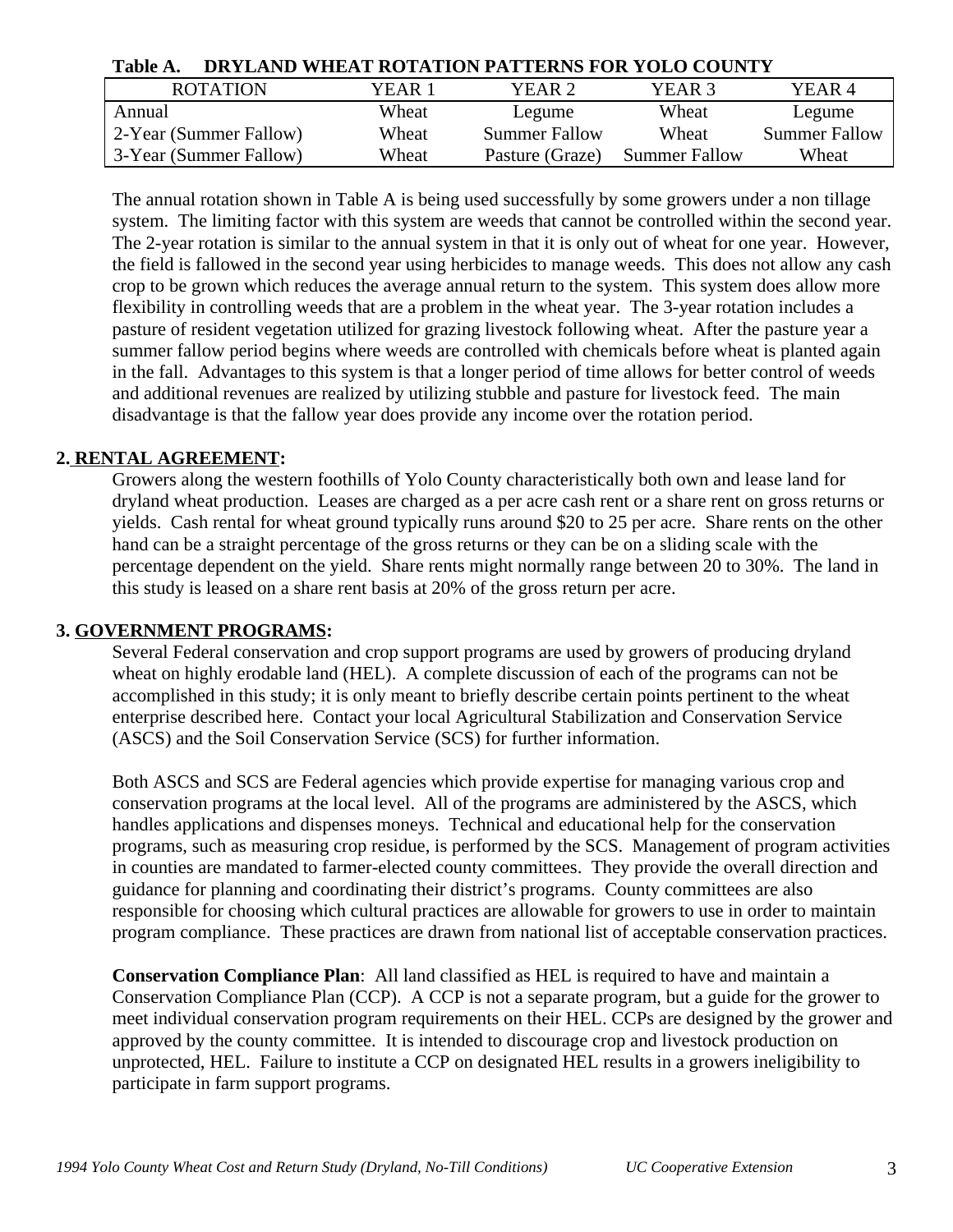**Agricultural Conservation Program**: Growers wishing to produce crops on HEL can do so under the Agricultural Conservation Program (ACP). It is intended to provide cost sharing so that growers can use conservation measures that they might not perform without financial assistance. By providing financial support on a maximum of 75% of the program acreage for three to ten years, growers can transition to a production system that conserves soil and water. The program must be renewed each year. Livestock grazing is allowed under the ACP, but at least 70% plant residue must be left on the surface once the rainy season begins. Grazing lets growers utilize some of the wheat stubble and reduce feed expenditures for livestock.

**Conservation Reserve Program**: The Conservation Reserve Program (CRP) does not allow the designated land be used for crop production. It's purpose is to place HEL in reserve and to convert it to trees (non-crop) or other permanent vegetation in order to enhance wildlife and environmental resources. This means that growers are actually reducing productive crop acreage, though it is more likely marginally, if at all, profitable. In return the grower receives a payment for the acreage put in reserve. By removing this land from production growers are reducing their total energy requirements and cash expenditures and still receiving a return form the land. CRPs require that the land have either trees, permanent cover, or both established and maintained for 10 years. Noxious weeds must be controlled and no grazing is allowed. Early withdrawal from the program will result in severe penalties.

Income from government conservation or crop support programs are not included in this study. Actual receipts from these programs may vary, but growers should take into consideration additional returns in order to properly determine what their potential return might be.

## **4. PRODUCTION CULTURAL PRACTICES:**

Cultural practices for the production of no-till, dryland wheat in Yolo County vary somewhat from grower to grower. However, due to the small number of cultural operations used to produce wheat in a non tillage cropping system, differences between grower practices are minor. These differences in cultural inputs can be influenced by seasonal pest pressures, soil water availability, and government regulations. The practices and inputs used in this cost study serve only as a guide based on actual grower practices. Operations used in this study are shown in Tables 1 and 3. Tables 1-7 show costs, returns, and energy required for dryland wheat in an annual cropping system while Table 8 shows a two year rotation with a summer fallow.

**Fertilization**: Nitrogen is the primary nutrient needed by wheat to insure adequate yields. While wheat is responsive to nitrogen, timing the application with the proper fertilizer insures that the nitrogen will be available to the plant when needed. Aqua ammonia (20-0-0) and 16-20-0 are applied at a rate of 32.9 gallons and 150 pounds of material per acre, respectively. This is equivalent to 74 pounds of actual nitrogen and 30 pounds of  $P_2O_5$  per acre. The fertilizers are banded into the ground at planting during the month of November.

**Weed Control:** Weed pressures vary each year, but those that cause problems for growers in this region continually consist of ripgut brome (*Bromus diandrus*), wild oats (*Avena fatua*), and zorro fescue. Control of weeds is extremely important under dryland conditions due to soil water lost to weeds and competition with wheat which can drastically reduce yields. In conventionally tilled wheat, cultivation and herbicides are both used to manage weeds. But by using discs or cultivators for this purpose soil moisture may be lost and possibly requiring an extra year fallow period in the rotation to store enough water in the soil for a wheat crop. Since mechanical cultivation is not an available practice in a non tillage system, a combination of chemicals and rotation are used to manage weeds in wheat.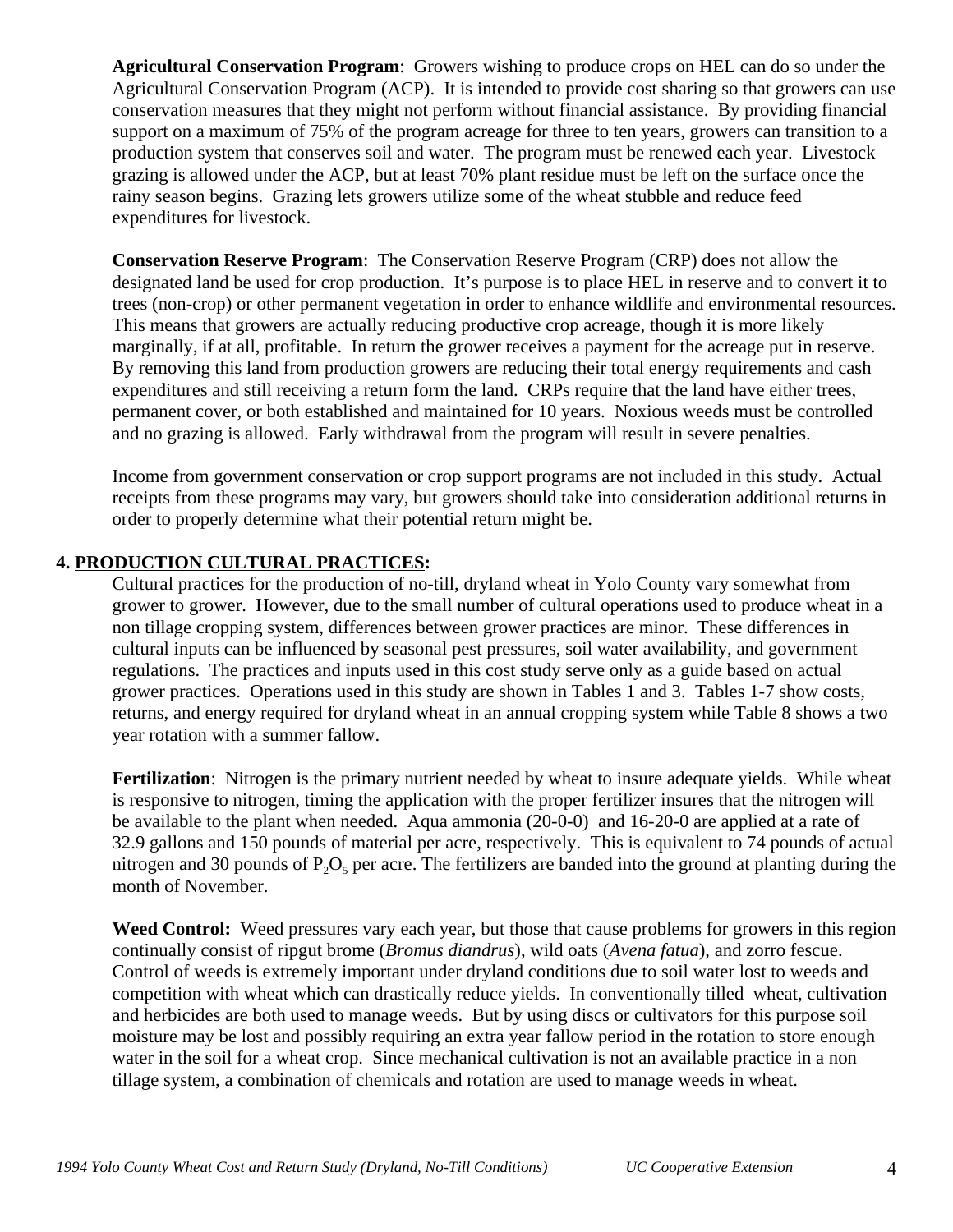Only one application of herbicides is made during the year in this no-till system; this occurs in January following planting. A mix of Buctril- and Hoelon- is sprayed for control of weeds that have emerged after planting. This combination of herbicides is applied with the use of a ground sprayer.

**Planting**: With so few field operations dryland, non tillage wheat in the Yolo County, planting is a crucial operation that requires specialized equipment. With very large acreage of grains to plant in a limited amount of time, growers use large horsepower (Hp) tractors which pull a no-till drill. This type of drill is characterized by coulters that cut a slot in front of seed openers, tanks or hoppers that carry liquid or dry fertilizers, and are large and heavy. All of these factors allow the drill to perform several cultural tasks in one pass across the field, thus reducing energy needed and costs. When the coulters slice the soil before the seed openers, they till the soil slightly, performing the task of a disc or field cultivator. This reduces the energy needed to attain the proper planting depth by the seed openers. With fertilizer carriers attached to the drill, a separate operation of applying fertilizer is also eliminated. The size and weight are important for planting large acreage efficiently and so the coulters and openers can penetrate the untilled ground. Because of the weight and size and the fact that many of these fields are on slopes, tractors in the 160 to 205 Hp range are used.

Farmers growing wheat under dryland conditions seed in the range of 90 to 110 pounds per acre. In this study a seeding rate of 100 pounds of wheat per acre is used.

**Residue Management:** Increasing surface residue is the most important consequence of using a non tillage system. By using a no-till drill to accomplish all of the cultivation and planting operations, standing stubble is left which improves water infiltration, increases organic matter in soils, and reduces soil lost through erosion. These physical factors lead to reductions in energy and costs required to grow a wheat crop under these conditions.

The pesticides, rates, and cultural practices mentioned in this cost study are a few of those that are listed in the UC IPM Small Grains Pest Management Guidelines and Integrated Pest Management For Small Grains. Written recommendations are required for many pesticides and are made by licensed pest control advisors. For information and pesticide use permits, contact the local county Agricultural Commissioner's office. Contact your local farm advisor for advice on production practices.

## **5. ENERGY AND LABOR REQUIREMENTS:**

**Energy Methodology:** Cultivated crops convert solar energy into food, fiber, and energy which man can utilize. Farmers intensify crop yields by adding additional energy in the form of pesticides, fertilizers, water, mechanization, and labor. Energy for crop production can be categorized in two ways; that which is directly consumed by crop production, i.e. fuels, seed, fertilizer, etc., and energy which is sequestered in an input used in crop production such as the energy for materials and manufacturing of a tractor. By drawing an imaginary circle around the farm and counting all the units of energy that goes into that it, total energy consumed by that crop can be estimated.

Most crop inputs are usually expressed in terms of weights or measures and must be converted into energy units. Inputs are converted to energy by multiplying the amount of the input by an energy coefficient. Coefficients for various materials are drawn from previously published sources which discuss how they are calculated. The basic unit of energy used in this study is a kilo calorie (kcal), though other units such as mega joule (MJ) and British thermal unit (Btu) are interchangeable.

Transforming equipment into kcal requires a list of equipment used by the farms and the weight of each. The equipment is listed in Table 4. The weight of the machinery is the basis for calculating the energy sequestered in it. Energy in machinery is found in the raw materials, manufacturing process, and repair parts and maintenance. These are referred to as embodied, fabrication, and repair parts energy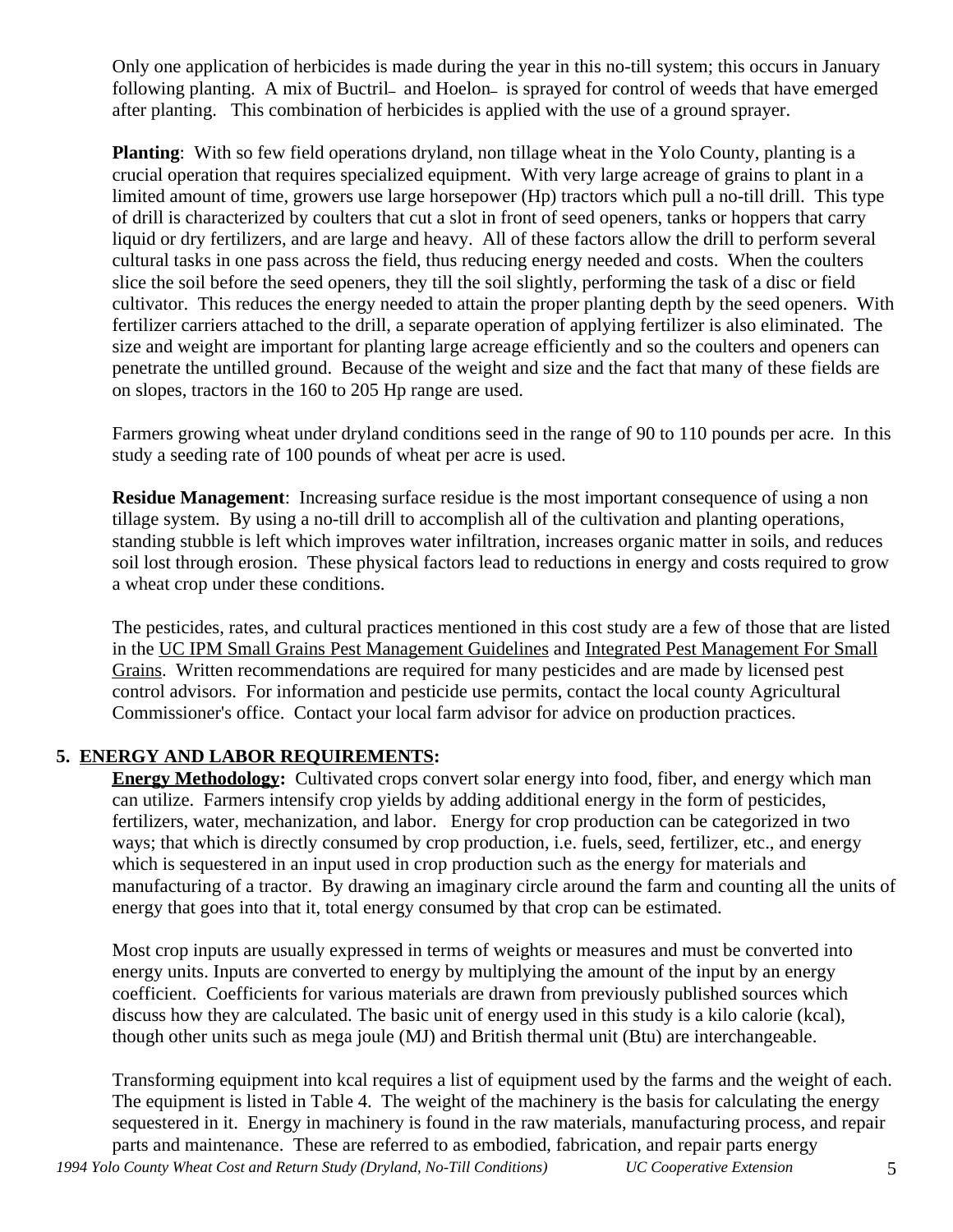respectively. Both the embodied and fabrication energy are determined by multiplying the machinery weight by the appropriate coefficient.

Repair parts and materials used for maintenance are estimated by using total accumulated repair (TAR), total embodied and fabrication energy, and 0.333. TAR represents the repair and service costs as a percentage of the original price of the equipment anytime during its life. The constant 0.333 is the amount of repair and maintenance parts exclusive of other maintenance costs. Repair parts energy is calculated by multiplying the equipment's appropriate TAR percentage by the full energy in embodied and fabrication energy and by 0.333.

The values energy values for total embodied and fabrication energy are adjusted to a percentage of total the life. This is the expected reliable life; once the machine becomes unreliable it is no longer used. The embodied and fabrication energy is adjusted to 82% of its total energy and added to the repair parts energy. The 82% represents the percentage useful over the life of the equipment.

Once the energy required for the equipment has been estimated, hourly energy allocations are determined. This is a matter of dividing the total embodied, fabrication, and repair parts energy over it's reliable life by the total hours of life. Since hours per equipment and operation can be computed, equipment energy per operation and crop be approximated

Buildings and other storage facilities are calculated on the square footage of the structure multiplied by an energy coefficient derived for them. Other investment are calculated similarly.

Energy for other crop materials such as pesticides, fuel, seed, etc., are estimated by multiplying the amount of product used by a corresponding energy coefficient. These coefficients, like those for equipment, have been derived and explained in previous publications.

The summed total of all of the materials' fossil energy equivalents are referred to as total input energy (TIE) in Table 7. This divided by the total output which is the amount of energy sequestered in the crop yield. The resulting quotient is shown on Table 7 as the kcal output/kcal input and is commonly known as the output/input energy ratio (O/IR).

**Labor Methodology:** Accounting for labor in energy analysis has been the subject of much discussion. The focus has been on whether to assess labor as energy towards crop production or treat it as a separate input measured in time rather than energy units. This study approaches labor as the latter, in terms of hours per crop.

Labor is calculated for each operation based on time involved. Both labor time and cost for operations involving machinery are 20% higher than the operation time given in Table 1. This is to account for the extra labor involved in equipment set up, moving, maintenance, work breaks, and repair. If machine and non-machine labor are used, the two are summed into one labor figure. In Table 7, the total labor is divided by the total crop output in terms of kcal. This quotient is termed kcal output/labor hour ratio (LR).

**Results:** There are three important measures found in the results of Table 7; O/IR, TIE, and LR.

The O/IR for conventionally tilled wheat on a three year rotation is 2.96 as compared to 2.34 for the notill annual system. The higher the number denotes a more energy efficient system related to crop output. While this indicates that the conventionally tilled, three year system is more energy efficient in terms of the amount of energy produced in the crop by the that which is used, looking at the TIE shows that the non tillage system used less energy (1,205,960 kcal) in total than the cultivated system (1,571,308 kcal).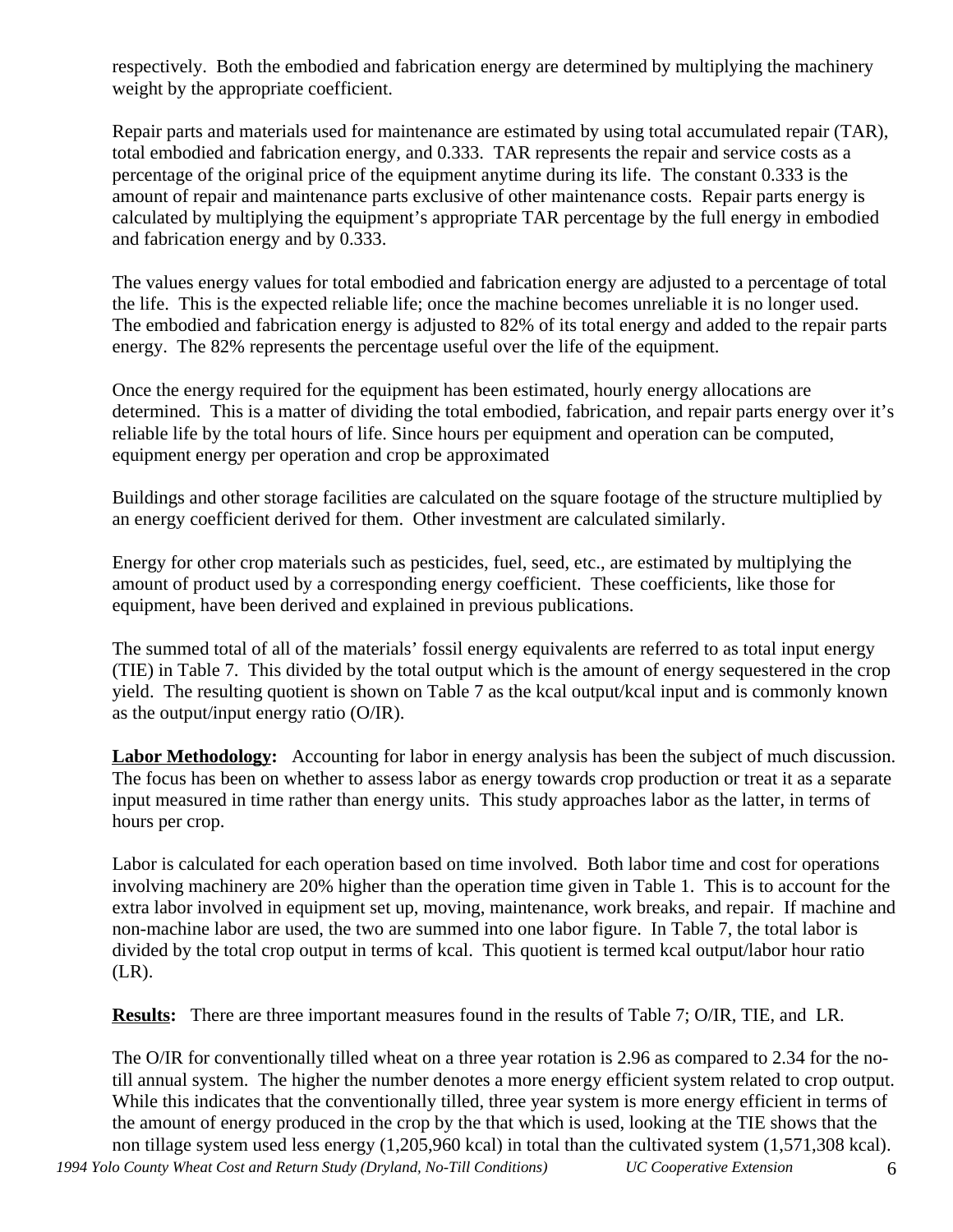The reason for the discrepancy is the yield difference. The conventionally tilled wheat out-yields the non-tilled 2,490 to 1,891 pounds per acre. Variations in yields between the two systems can result in large changes in the O/IR.

Labor efficiencies for the two systems is reverse of the O/IR; the no-till wheat is more labor efficient. Again, the larger the number, the better the efficiency. The non tillage crop had a LR of 3,529,509 kcal per hour versus 2,886,877 for the conventional wheat. Since there are less operations involved with notill wheat, less hours are accumulated.

**Conclusions:** Because of the rotation differences it is hard to draw a decisive conclusion that one system is a more efficient user of energy than the other. If the wheat yield for the non tillage system were to reach the same level as the conventional tillage system then the ranking by O/IR would be reversed due to the lower overall use of energy in the no-till crop. Looking at the rotation period for both systems, the three year, conventionally tilled crop's total energy use for the wheat only is 523,769 kcal annually, while the two year non tillage system expends 602,980 kcal on an annual basis. However, neither system takes into account any of the other enterprises raised during the rotation, either for energy or cost concerns, which would have dramatic changes for energy use. As an example, during the second year of the no-till wheat another crop is grown which uses added energy, but also provides additional output. At the same time, livestock are grazed on the conventional wheat stubble converting more of the crop into useful energy. Thus, depending on the cropping pattern and the crops grown efficiencies can be changed based on the whole rotation instead of a single enterprise.

## **6. GROWER COMMENTS:**

Growers interviewed expressed many different views on the benefits and deficiencies of a non tillage wheat production. One of the most emphasized points made by some of the growers was that this type of cropping system increased the amount of water that infiltrates the surface and is held in the soil profile. This has allowed a few of them to grow crops on an annual basis. The advantage to not leaving fields fallow for one to two years following a crop is that a return is realized annually. While yields are sometimes lower in an annual rotation system the fact of having income every year as opposed to every second or third year allows the growers to economically sustain their farms. In fact, farmers utilizing no-till system felt that the drought had no adverse affect on their yield. Growers that have moved to an annual rotation, alternating wheat with legumes or safflower, feel that the key to non tillage in dryland wheat is the rotation. These growers are still experimenting with different rotations that will fit their requirements for weed control and profitability.

Erosion control is another benefit of no-till wheat and is the primary reason for many government programs available to the growers. Some of the land farmed dryland in this region is classified as highly erodable by the SCS. Yet all of the farmers in this study said they had either none or very little erosion problems on this land. One grower said that most of their HEL ground was put into the CRP, so consequently has very little HEL in production.

Those growers that have the right conditions to utilize an annual cropping system have found better success in controlling weeds when they are able to rotate fields to a different crop each year rather than leave them fallow and control them with herbicides exclusively. Although rotation manages many weeds, herbicides are necessary for control. Growers expressed that substituting herbicides for discing or cultivation increased speed over the fields and reduced machinery and labor costs. The biggest problem that growers saw with the switch from mechanical to chemical control was the relatively few materials that will control certain weeds. No available herbicides can provide adequate control for zorro fescue which is a problem.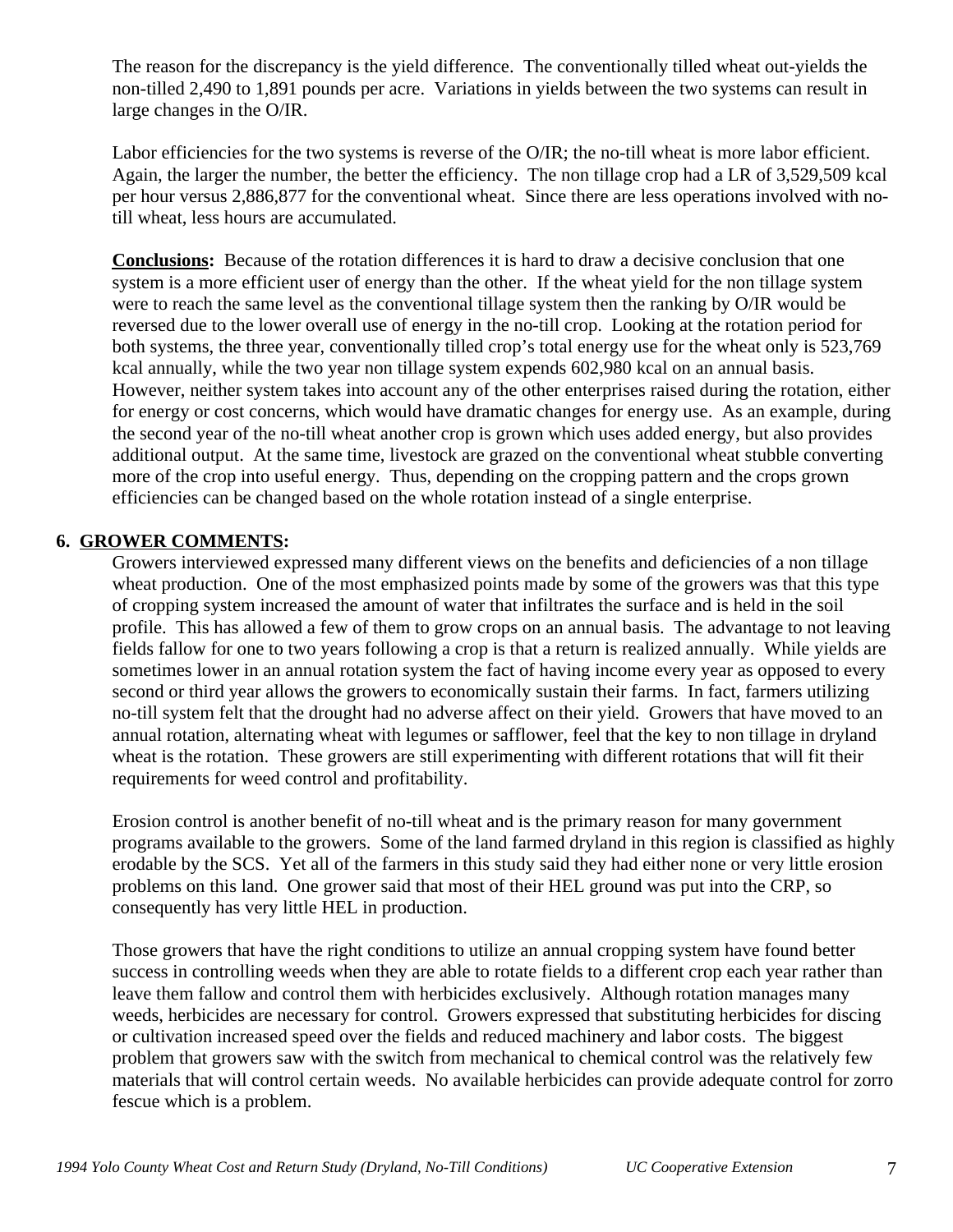All of the growers participate in several government farm programs. These include acreage set asides, ACP, and CRP. Which programs were used depend on the situation of each of the growers. See the Government Programs section for a better description or contact your local ASCS or SCS office. With as many advantages provided by a non tillage cropping system, growers still voiced certain disadvantages. Machinery has made non tillage systems possible, specifically the no-till drill. Yet much of this type of equipment is very expensive, requiring large capital investments. Certain growers also noted that the expense of no-till drills deters them from purchasing one especially with the no-till wheat system unproved to them. An option would be to rent or lease a no-till drill, but there are none available for rental if they wished to seed under a non-tillage system. Since no-till drills are designed to make an opening in untilled soil, a great amount of weight is required to force the coulters into the ground. Seeding with a fully loaded no-till drill on hillsides slows the time in which an acre can be planted and increases the size of tractor needed to pull it. When a limited planting window is available, slower planting time can increase a growers risk for failing to plant all of their acreage. However, it was the opinion of some that the no-till system has increased the organic matter content of their soils to the point where it is easier to work and will, thereby, lower fuel consumption by reducing time in the field.

## **7. HARVEST AND TRANSPORTATION:**

**Harvest**: Growers in the Yolo County own their harvest equipment. This compliment of equipment consists of combines, bankout wagons, truck-tractors, and several grain trailers. The combines are specifically designed for hillside use, though in some instances they may not be needed. This design lets the grain platform (or header) and chassis run at the same slope as the hill while the cab and grain bin remain upright. To harvest the grain in a timely manner, a 24 foot header are used. Bankout wagons are employed to haul grain from the combines to empty trailers along the roadside. Full trailers are hauled from the fields to either on farm storage facilities or to market were it is sold.

Equipment for harvest operations are inventoried in investment costs on Table 4, and labor, fuel, repairs, depreciation, and operating interest, are calculated as harvest costs in Table 1. If a grower contracts his harvest operation all harvesting equipment should be removed from investment costs in Table 4, its appropriate cost should be subtracted from harvest costs in Table 1 and a custom charge would then be added.

**Transportation:** While many growers own trucks and trailers, they usually have the grain hauled to storage by commercial carriers or the cooperative's trucks. The other option is to transport the wheat with their own equipment. In either situation growers bear the cost of transportation. Typical hauling charges might be \$8 per ton hauled from on-farm storage and \$10 per ton to haul grain from the field. Growers in this study have the wheat hauled by a contract hauling company and a transportation rate used in this study is \$8 per ton for transporting from the field to storage.

## **8. YIELDS & RETURNS:**

**Yields**: The yield for wheat grown under these conditions in Yolo County used in this study is 1,891 per acre. Yield variations often occur due to the many environmental factors that can affect dryland farming. During the drought years wheat produced only half of a normal crop.

**Returns**: An estimated price of a \$113.50 per ton of grain is used to calculate returns. The return price is an average based on the previous five years and is shown in Table 2.

This study does not include any income from any of the government programs. However, federal farm programs can play an important roll in dryland wheat production and require consideration by individual growers and landowners. A number of programs do exist that can provide support to growers farming on highly erodable land. These include the Conservation Reserve Program (CRP) and Agricultural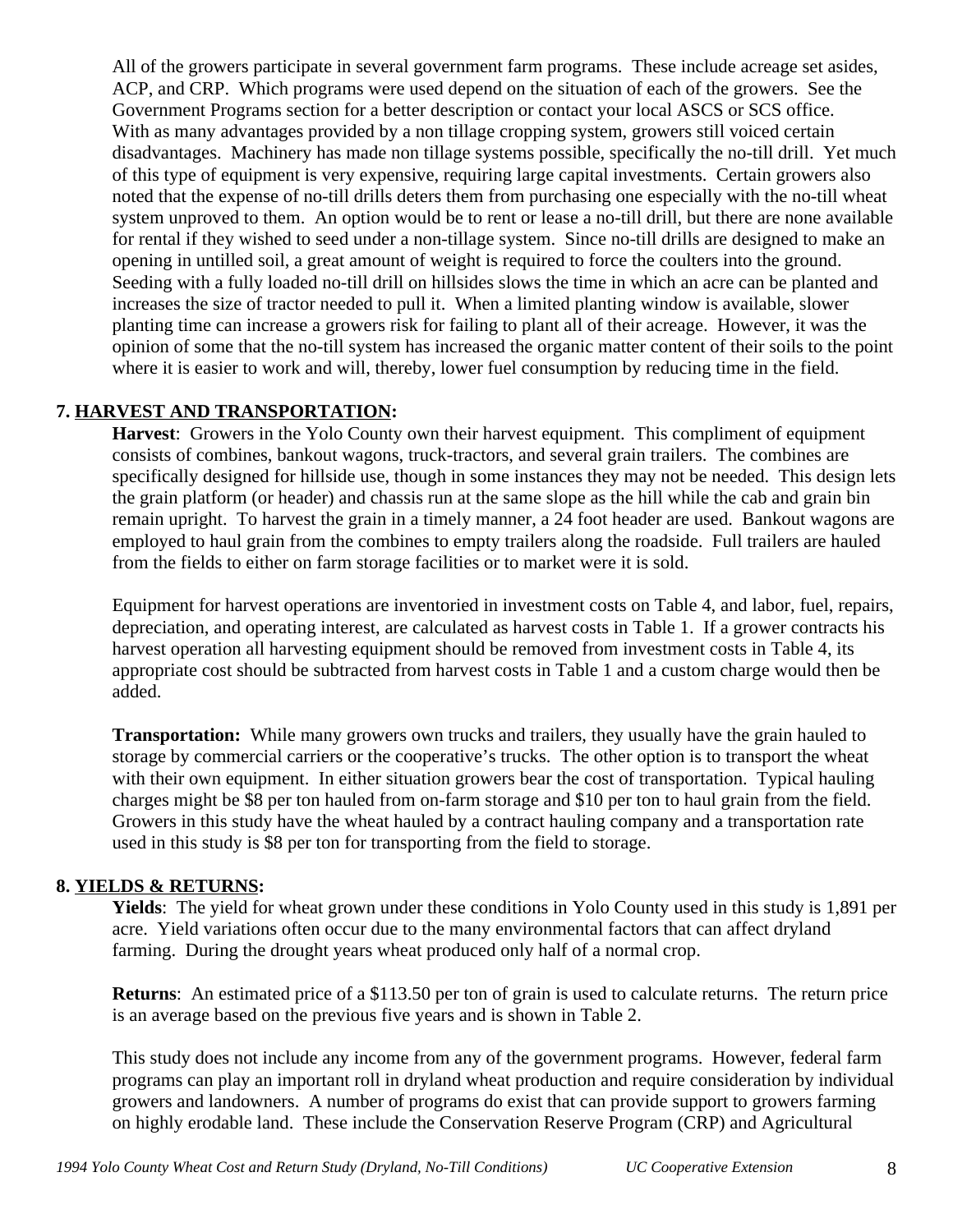Conservation Program (ACP). Growers should contact a local Agriculture Stabilization and Conservation Service (ASCS) and Soil Conservation Service (SCS) to determine how best to use these services. Returns, as shown in Table 7**,** will vary and the yields and prices used in this cost study is, at best, an estimate taking into consideration current situations.

## **9. RISK:**

Risk is caused by various sources of uncertainty which include production, price, and financial. Examples of these are insect damage, a decrease in price, and increase in interest rates. The risks associated with producing wheat in the Yolo County under non tillage, dryland conditions should not be minimized. While this study makes every effort to model a production system based on typical, real world practices, it cannot fully represent financial, agronomic and market risks which affect the profitability and economic viability of wheat production. Additionally, some of the equipment required to plant. grow, and harvest wheat can be very capital intensive. Growers should consider all of the agronomic and economic risks before committing resources to wheat production in the Yolo County.

## **10. LABOR:**

Hourly wages for workers is \$6.50 per hour for both machine and non-machine workers. This is based on wages paid by the growers in this study. Adding 34% for Workers Compensation, Social Security, Medicare, insurance, and other possible benefits gives the labor rates shown of \$8.71 per hour for both machine labor and non-machine labor. Some of the labor supplied to the farms may be from family members, but they are still paid the same rate in this study. Labor for operations involving machinery are 20% higher than the operation time given in Table 1 to account for the extra labor involved in equipment set up, moving, maintenance, work breaks, and repair. Wages for management is not included as a cash cost. Any return above total costs is considered a return to management and risk.

## **11**. **CASH OVERHEAD:**

Cash overhead consists of various cash expenses paid out during the year that are assigned to the whole farm and not to a particular operation. These costs include property taxes, interest on operating capital, office expense, liability and property insurance, and equipment repairs.

**Property Taxes:** Counties charge a base property tax rate of 1% on the assessed value of the property. In some counties special assessment districts exist and charge additional taxes on property including equipment, buildings, and improvements. For this study, county taxes are calculated as 1% of the average value of the property. Average value equals new cost plus salvage value divided by 2 on a per acre basis.

**Interest On Operating Capital:** Interest on operating capital is based on cash operating costs and is calculated monthly until harvest at a nominal rate of 7.89% per year. A nominal interest rate is the going market cost of borrowed funds.

**Insurance:** Insurance for farm investments vary depending on the assets included and the amount of coverage. Property insurance provides coverage for property loss and is charged at 0.713% of the average value of the assets over their useful life. Liability insurance covers accidents on the farm and costs \$960 for the entire farm or \$0.56 per acre.

**Office Expense:** Office and business expenses are estimated at \$20 per acre. These expenses include office supplies, telephones, bookkeeping, accounting, legal fees, road maintenance, etc. Cash overhead costs are found in Tables 1, 2, 3, and 4.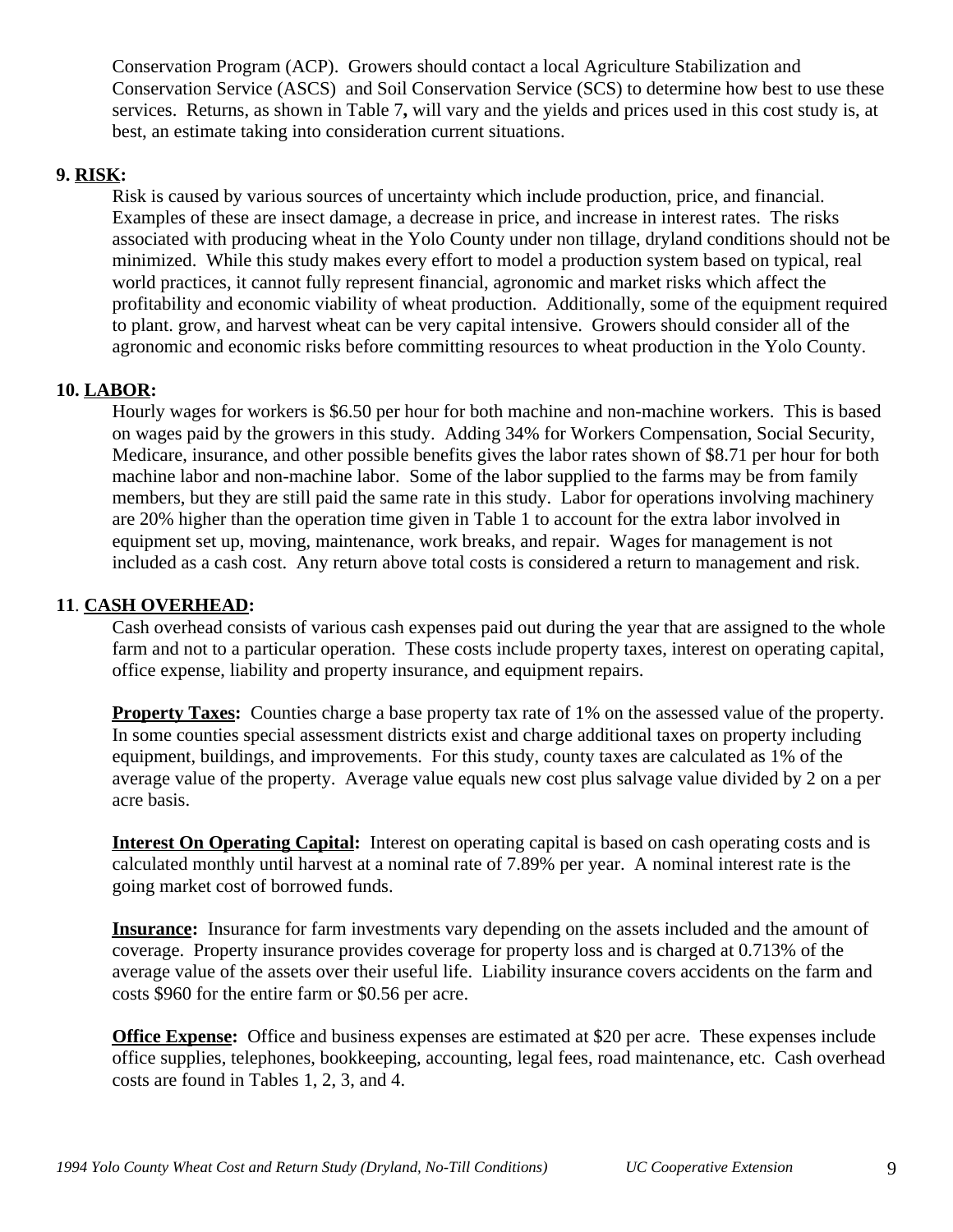## **12. NON-CASH OVERHEAD:**

Non-cash overhead is comprised of depreciation and interest charged on equipment and other investments. Although farm equipment on typical farm in the Yolo County is often purchased used, this study shows the current purchase price for new equipment adjusted to 50% of new value to indicate a mix of new and used equipment. Annual equipment and investments costs are shown in Tables 1, 2, and 4. They represent depreciation and opportunity cost for each investment on an annual per acre basis.

**Depreciation:** Depreciation is a reduction in market value of investments due to wear, obsolescence, and age, and is on a straight line basis. Annual depreciation is calculated as purchase price minus salvage value divided by years the investment is held. The purchase price and years of life are shown in Table 4.

**Interest On Investment:** Interest is charged on investments to account for income foregone (opportunity cost) that could be received from an alternative investment. The investments are assumed to be owned outright. Therefore, interest on investments is a non-cash cost. Investments include land, buildings, and equipment. Interest is calculated as the average value of the investment during its useful life, multiplied by 3.72% per year. Average value for equipment and buildings equals new cost plus salvage value divided by 2 on a per acre basis.

**Average Value:** The average value for land is equal to the purchase price because land does not depreciate. The interest rate used to calculate opportunity cost is estimated as a ten year average of the agricultural sector longrun rate of return to production assets from current income. It is used to reflect the long-term realized rate of return to these specialized resources that can only be used effectively in the agricultural sector.

## **13. EQUIPMENT CASH COSTS:**

Equipment costs are composed of three parts; non-cash overhead, cash overhead, and operating costs. Both of the overhead factors have been discussed in previous sections. The operating costs consist of fuel, lubrication, and repairs.

In allocating the equipment costs on a per acre basis, the following hourly charges are calculated first and shown in Table 8. Repair costs are based on purchase price, annual hours of use, total hours of life, and repair coefficients formulated by the American Society of Agricultural Engineers (ASAE). Fuel and lubrication costs are also determined by ASAE equations based on maximum PTO hp, and type of fuel used. The fuel and repair cost per acre for each operation in Tables 1 and 4 is determined by multiplying the total hourly operating cost in Table 5 for each piece of equipment used for the cultural practice by the number of hours per acre for that operation. Tractor time is 10% higher than implement time for a given operation to account for setup time. Prices for on-farm delivery of diesel and gasoline are \$0.85 and \$1.17 per gallon, respectively.

## **14. ACKNOWLEDGMENT:**

Several Yolo County wheat growers were instrumental in providing data and insight for this study and reviewing drafts for accuracy. Their knowledge, time, and help is gratefully recognized by the authors.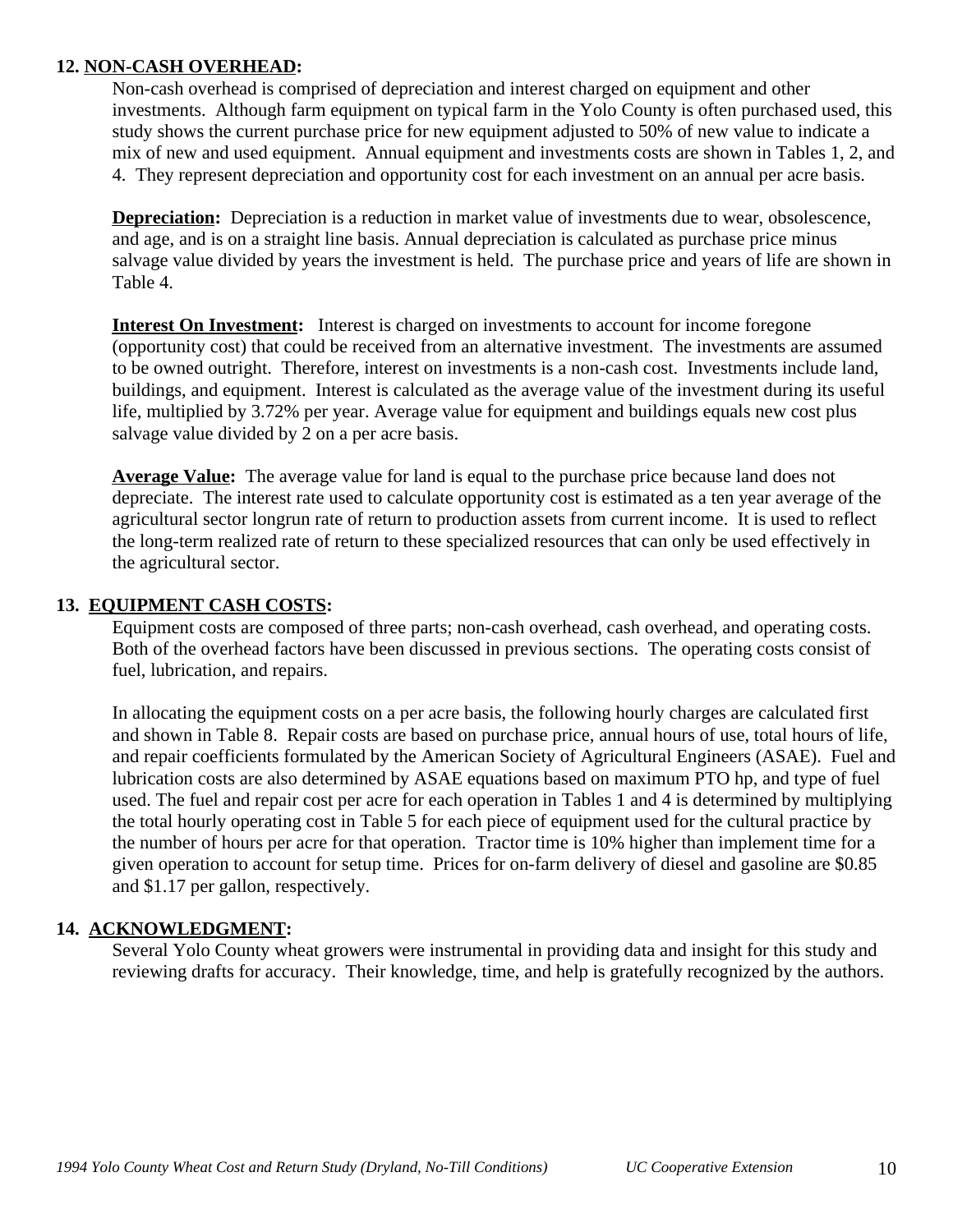## **REFERENCES:**

- 1. American Society of Agricultural Engineers. 1992. American Society of Agricultural Engineers Standards Yearbook. St. Joseph, MI.
- 2. Boelie, Michael D., and Vernon R. Eidman. 1984. Farm Management. John Wiley and Sons. New York, NY
- 3. Doering, Otto C. 1980. Accounting For Energy in Farm Machinery and Buildings. *In*: D. Pimentel (ed.). Handbook Of Energy Utilization In Agriculture. CRC Press. Boca Raton, FL
- 4. Fluck, Richard C. 1992. Energy Of Human Labor. *In*: R. C. Fluck (ed.). Energy In World Agriculture, Vol. 6. Energy In Farm Production. Elsiever Pub. New York, NY
- 5. Lockeretz, William. 1980. Energy Inputs For Nitrogen, Phosphorus, And Potash Fertilizers. *In*. *In*: D. Pimentel (ed.). Handbook Of Energy Utilization In Agriculture. CRC Press. Boca Raton, FL
- 6. Mudahar, M. S. and T. P. Hignett. 1992. Energy Requirements, Technology, and Resourcres in the Fertilizer Sector. *In*: Z. R. Helsel (ed.). Energy In World Agriculture, Vol. 2. Energy In Plant Nutrition and Pest Control. Elsiever Pub. New York, NY
- 7. Pimentel, David. 1980. Energy Inputs For The Production, Formulation, Packaging, And Transportation of Various Pesticides. *In*: D. Pimentel (ed.). Handbook Of Energy Utiliztation In Agriculture. CRC Press. Boca Raton, FL
- 8. Statewide IPM Project. 1981. Integrated Pest Management for Small Grains. Pub. 3312. UC DANR. Oakland, CA.
- 9. Statewide IPM Project. 1990. UC Pest Management Guidelines, Small Grains. *In*: UC IPM Pest Management Guidelines. Pub. 3339. UC DANR. Oakland, CA.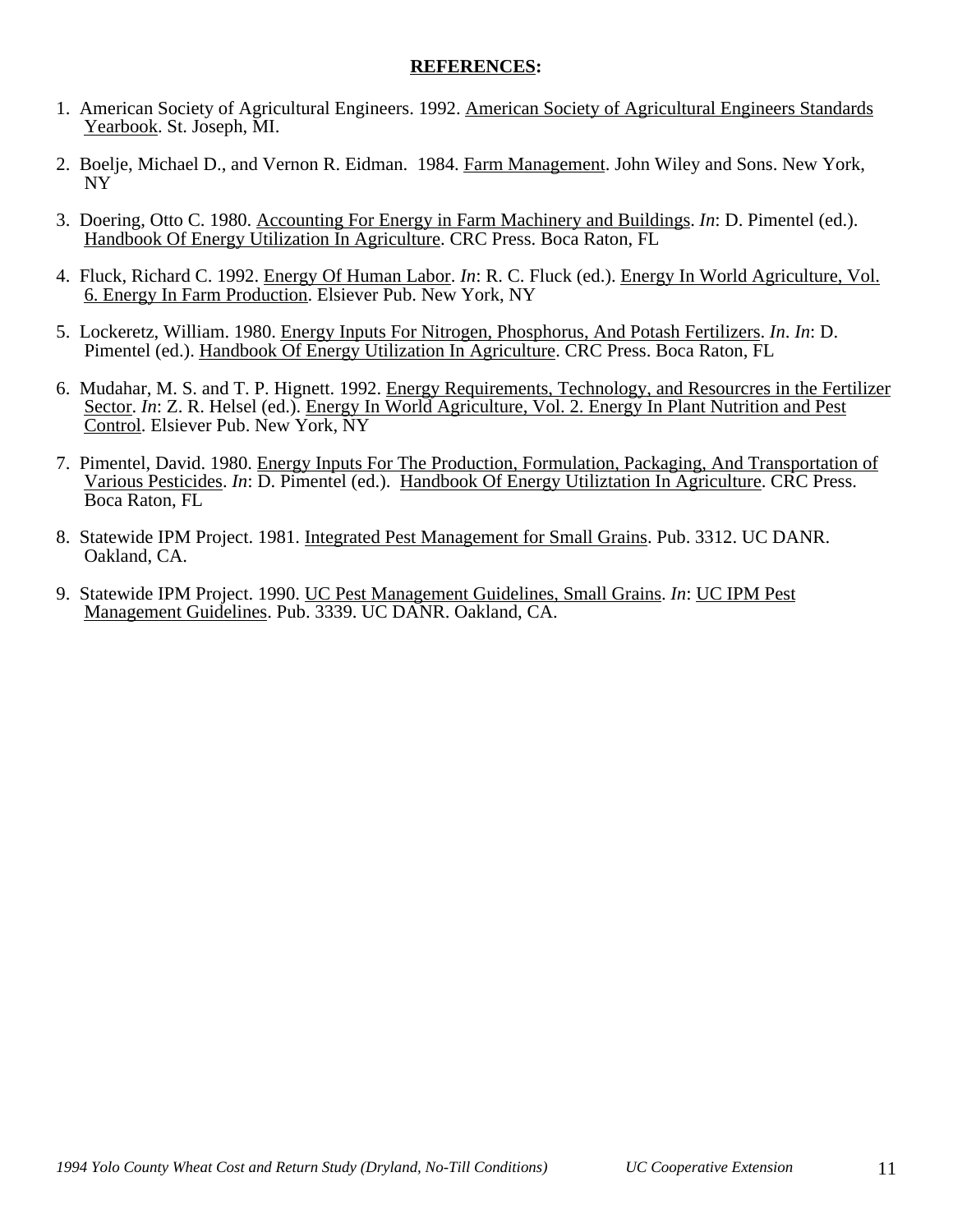### U.C. COOPERATIVE EXTENSION Table 1. Table 1. Table 1. Table 1. DRYLAND & NO-TILL CONDITIONS YOLO COUNTY - 1994

Labor Rate: \$8.71/hr. machine labor Interest Rate: 7.89%<br>\$8.71/hr. non-machine labor Yield per Acre: 18.91 Cwt \$8.71/hr. non-machine labor

|                                       | Operation  |            |             | ---------------------        Cash and Labor Costs per Acre ---------------- |            |                            |  |
|---------------------------------------|------------|------------|-------------|-----------------------------------------------------------------------------|------------|----------------------------|--|
|                                       |            |            |             |                                                                             |            |                            |  |
| Operation                             |            |            |             |                                                                             |            |                            |  |
| Cultural:                             |            |            |             |                                                                             |            |                            |  |
| Plant                                 |            |            |             | $0.17$ $1.74$ $14.02$ $36.65$                                               |            | $0.00$ 52.40               |  |
| Apply Herbicide                       |            |            |             | $0.05$ $0.52$ $0.20$ $32.75$                                                |            | $0.00$ 33.48               |  |
| Pickup Truck Use                      | __________ | __________ |             | $0.17$ 1.74 1.94 0.00<br>___________                                        | __________ | $0.00$ 3.68<br>----------- |  |
| TOTAL CULTURAL COSTS                  |            |            |             | $0.38$ $3.99$ $16.16$ $69.40$ $0.00$ $89.56$                                |            |                            |  |
| Harvest:                              |            |            |             |                                                                             |            |                            |  |
| Combine Grain                         |            |            |             | $0.14$ 2.99 7.06 0.00                                                       |            | $0.00$ 10.05               |  |
| Haul To Market                        |            |            | ___________ | $0.00$ $0.00$ $0.00$ $0.00$ $0.00$ $7.60$ $7.60$                            |            |                            |  |
| TOTAL HARVEST COSTS                   |            |            |             | $0.14$ $2.99$ $7.06$ $0.00$                                                 |            | 7.60 17.65                 |  |
| Interest on operating capital @ 7.89% |            |            |             |                                                                             |            | 4.30                       |  |
| TOTAL OPERATING COSTS/ACRE            |            |            |             | 6.98 23.22 69.40                                                            |            | 7.60 111.51                |  |
| TOTAL OPERATING COSTS/CWT             |            |            |             |                                                                             |            | 5.90                       |  |
| CASH OVERHEAD:                        |            |            |             |                                                                             |            |                            |  |
| Share Rent @ 20% of Gross Returns     |            |            |             |                                                                             |            | 21.18                      |  |
| Office Expense                        |            |            |             |                                                                             |            | 20.00                      |  |
| Liability Insurance                   |            |            |             |                                                                             |            | 0.56                       |  |
| Property Taxes                        |            |            |             |                                                                             |            | 1.99                       |  |
| Property Insurance                    |            |            |             |                                                                             |            | 1.42                       |  |
| Investment Repairs                    |            |            |             |                                                                             |            | 6.17<br>-----------        |  |
| TOTAL CASH OVERHEAD COSTS             |            |            |             |                                                                             |            | 51.31                      |  |
| TOTAL CASH COSTS/ACRE                 |            |            |             |                                                                             |            | 162.82                     |  |
| TOTAL CASH COSTS/CWT                  |            |            |             |                                                                             |            | 8.61                       |  |
|                                       |            |            |             |                                                                             |            |                            |  |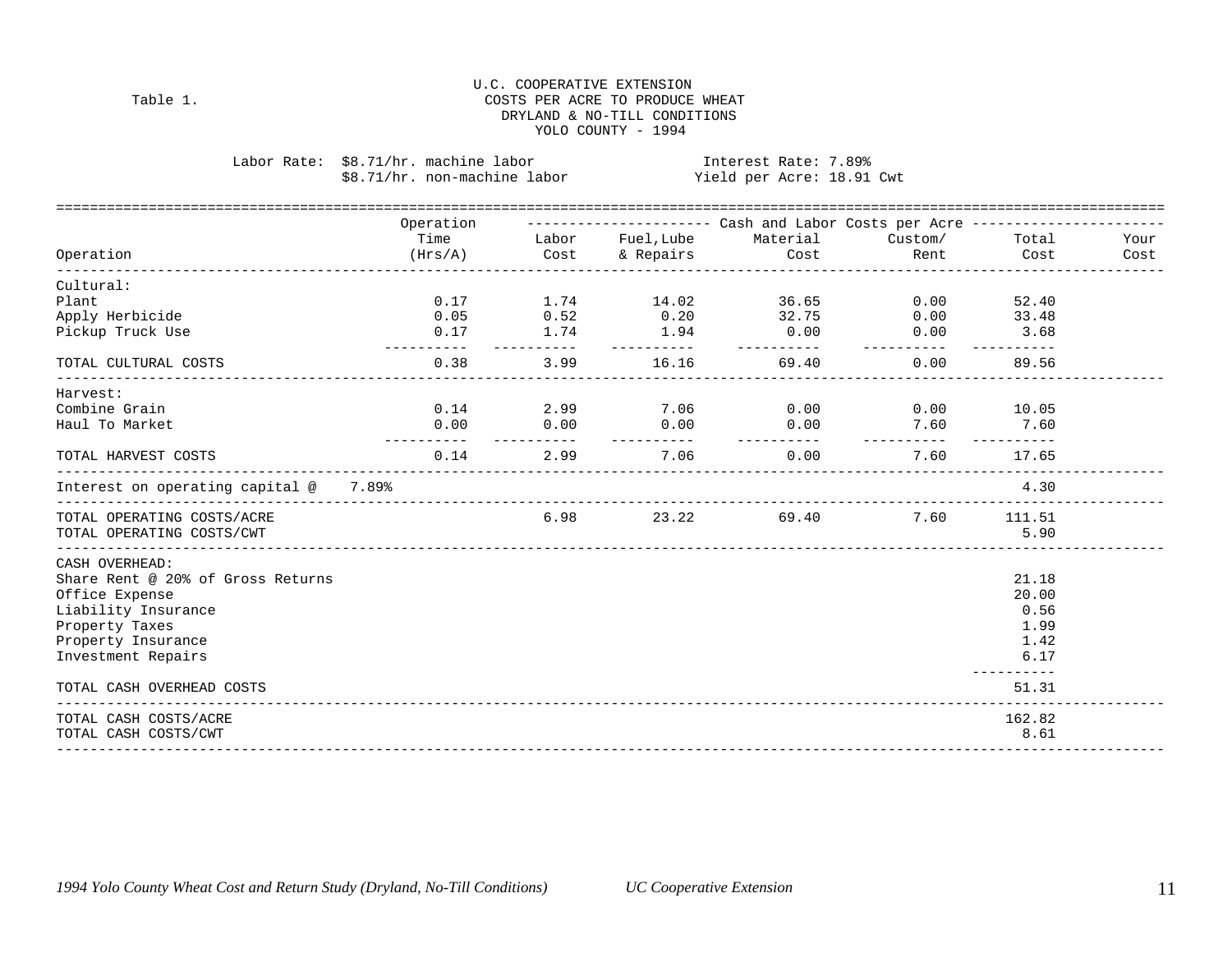#### U.C. COOPERATIVE EXTENSION DRYLAND & NO-TILL CONDITIONS YOLO COUNTY - 1994 Table 1. Continued ------------------------------------------------------------------------------------------------------------------------------------

#### NON-CASH OVERHEAD:

|                               | Per producing |              | ----------- Annual Cost ------------ |        |  |
|-------------------------------|---------------|--------------|--------------------------------------|--------|--|
| Investment                    | Acre          | Depreciation | Interest @ 3.72%                     |        |  |
| Shop Buildings                | 42.58         | 2.13         | 0.79                                 | 2.92   |  |
| Shop Tools                    | 6.41          | 0.58         | 0.13                                 | 0.71   |  |
| Fuel Tanks                    | 21.31         | 1.07         | 0.40                                 | 1.46   |  |
| Truck Tractor 2 Axle          | 46.65         | 8.40         | 0.95                                 | 9.35   |  |
| Trailers - 2 Each             | 23.32         | 4.20         | 0.48                                 | 4.68   |  |
| Trailer - Lowbed              | 5.83          | 0.35         | 0.12                                 | 0.47   |  |
| Storage Shed                  | 14.38         | 0.65         | 0.29                                 | 0.94   |  |
| Seed Truck                    | 10.01         | 0.60         | 0.20                                 | 0.81   |  |
| Equipment Shed                | 9.07          | 0.41         | 0.19                                 | 0.59   |  |
| Fuel Wagon                    | 2.46          | 0.11         | 0.05                                 | 0.16   |  |
| Carryall                      | 8.07          | 0.48         | 0.17                                 | 0.65   |  |
| Equipment                     | 175.00        | 19.39        | 3.63                                 | 23.02  |  |
| TOTAL NON-CASH OVERHEAD COSTS | 365.09        | 38.36        | 7.40                                 | 45.75  |  |
| TOTAL COSTS/ACRE              |               |              |                                      | 208.57 |  |
| TOTAL COSTS/CWT               |               |              |                                      | 11.03  |  |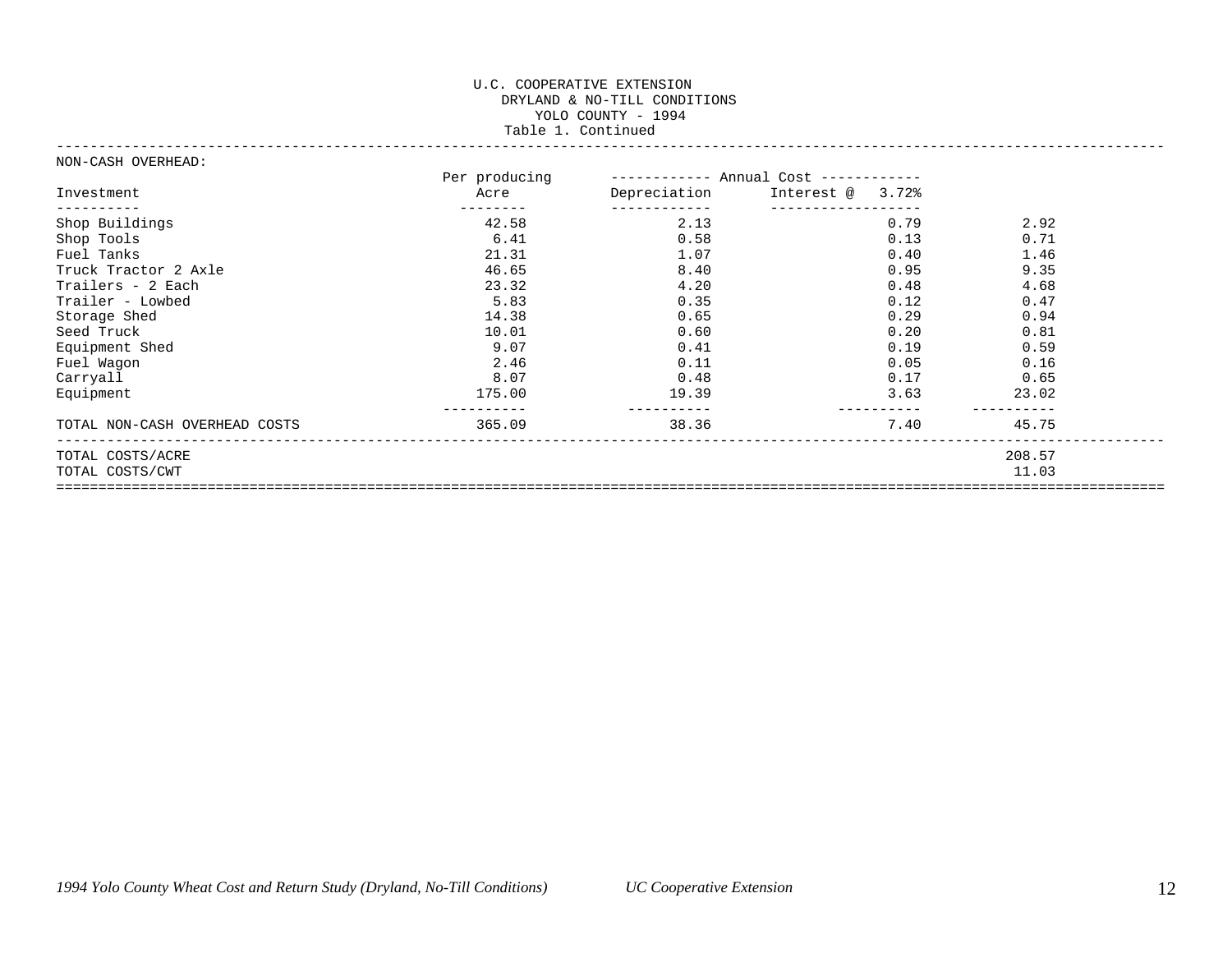| Table 2. | U.C. COOPERATIVE EXTENSION<br>COSTS AND RETURNS PER ACRE TO PRODUCE WHEAT<br>DRYLAND & NO-TILL CONDITIONS<br>YOLO COUNTY -1994 |                                        |            |                                                                |                          |  |  |  |  |  |  |
|----------|--------------------------------------------------------------------------------------------------------------------------------|----------------------------------------|------------|----------------------------------------------------------------|--------------------------|--|--|--|--|--|--|
|          |                                                                                                                                | \$8.71/hr. non-machine labor           |            | Labor Rate: \$8.71/hr. machine labor [18] Interest Rate: 7.89% |                          |  |  |  |  |  |  |
|          |                                                                                                                                |                                        |            | Quantity/Acre Unit Cost/Unit Cost/Acre Cost                    | Price or Value or Your   |  |  |  |  |  |  |
|          | GROSS RETURNS<br>18.91 Cwt 5.63 106.46<br>Wheat<br>TOTAL GROSS RETURNS FOR WHEAT - NO-TILL<br>106.46                           |                                        |            |                                                                |                          |  |  |  |  |  |  |
|          | OPERATING COSTS<br>Seed:                                                                                                       |                                        |            |                                                                |                          |  |  |  |  |  |  |
|          | Wheat Seed - Serra $100.00$ Lb $0.12$ $12.00$<br>Fertilizer:                                                                   |                                        |            |                                                                |                          |  |  |  |  |  |  |
|          | $16 - 20 - 0$                                                                                                                  | $150.00$<br>$50.00$                    | Lb         |                                                                | 0.10 15.00<br>0.193 9.65 |  |  |  |  |  |  |
|          | Aqua Ammonia<br>Herbicide:                                                                                                     |                                        | Lb         | 0.193                                                          |                          |  |  |  |  |  |  |
|          | Buctril                                                                                                                        |                                        |            | 1.60 Pint 9.74                                                 | 15.58                    |  |  |  |  |  |  |
|          | Hoelon 3 EC<br>Custom:                                                                                                         | 1.60                                   |            | Pint 10.73                                                     | 17.17                    |  |  |  |  |  |  |
|          | Market Hauling                                                                                                                 | 0.95                                   | Ton        | 8.00 7.60<br>8.71 6.98                                         |                          |  |  |  |  |  |  |
|          | Labor (machine)                                                                                                                |                                        |            |                                                                |                          |  |  |  |  |  |  |
|          | Labor (non-machine)                                                                                                            | $0.80$ hrs<br>$0.00$ hrs<br>$0.55$ gal |            | 0.00                                                           | 0.00                     |  |  |  |  |  |  |
|          | Fuel - Gas                                                                                                                     |                                        |            | $1.17$ 0.65                                                    |                          |  |  |  |  |  |  |
|          | Fuel - Diesel                                                                                                                  |                                        | $3.24$ gal | 0.85                                                           | 2.75                     |  |  |  |  |  |  |
|          | Lube                                                                                                                           |                                        |            |                                                                | 0.51                     |  |  |  |  |  |  |
|          | Machinery repair<br>Interest on operating capital $@$ 7.89%                                                                    |                                        |            | 19.31<br>4.30<br>----------                                    |                          |  |  |  |  |  |  |
|          | TOTAL OPERATING COSTS/ACRE                                                                                                     |                                        |            | 111.51                                                         |                          |  |  |  |  |  |  |
|          | TOTAL OPERATING COSTS/CWT                                                                                                      |                                        |            |                                                                | 5.90                     |  |  |  |  |  |  |
|          | NET RETURNS ABOVE OPERATING COSTS                                                                                              |                                        |            |                                                                | -5.04                    |  |  |  |  |  |  |
|          | CASH OVERHEAD COSTS:<br>Share Rent @ 20% of Gross Returns                                                                      |                                        |            |                                                                | 21.18                    |  |  |  |  |  |  |
|          | Office Expense                                                                                                                 |                                        |            |                                                                | 20.00                    |  |  |  |  |  |  |
|          | Liability Insurance                                                                                                            |                                        |            |                                                                | 0.56                     |  |  |  |  |  |  |
|          | Property Taxes                                                                                                                 |                                        |            |                                                                | 1.99                     |  |  |  |  |  |  |
|          | Property Insurance                                                                                                             |                                        |            |                                                                | 1.42                     |  |  |  |  |  |  |
|          | Investment Repairs                                                                                                             |                                        |            |                                                                |                          |  |  |  |  |  |  |
|          | ----------<br>TOTAL CASH OVERHEAD COSTS/ACRE<br>51.31                                                                          |                                        |            |                                                                |                          |  |  |  |  |  |  |
|          | TOTAL CASH COSTS/ACRE                                                                                                          |                                        |            |                                                                | 162.82                   |  |  |  |  |  |  |
|          | TOTAL CASH COSTS/CWT                                                                                                           |                                        |            |                                                                | 8.61                     |  |  |  |  |  |  |

*1994 Yolo County Wheat Cost and Return Study (Dryland, No-Till Conditions) UC Cooperative Extension* 13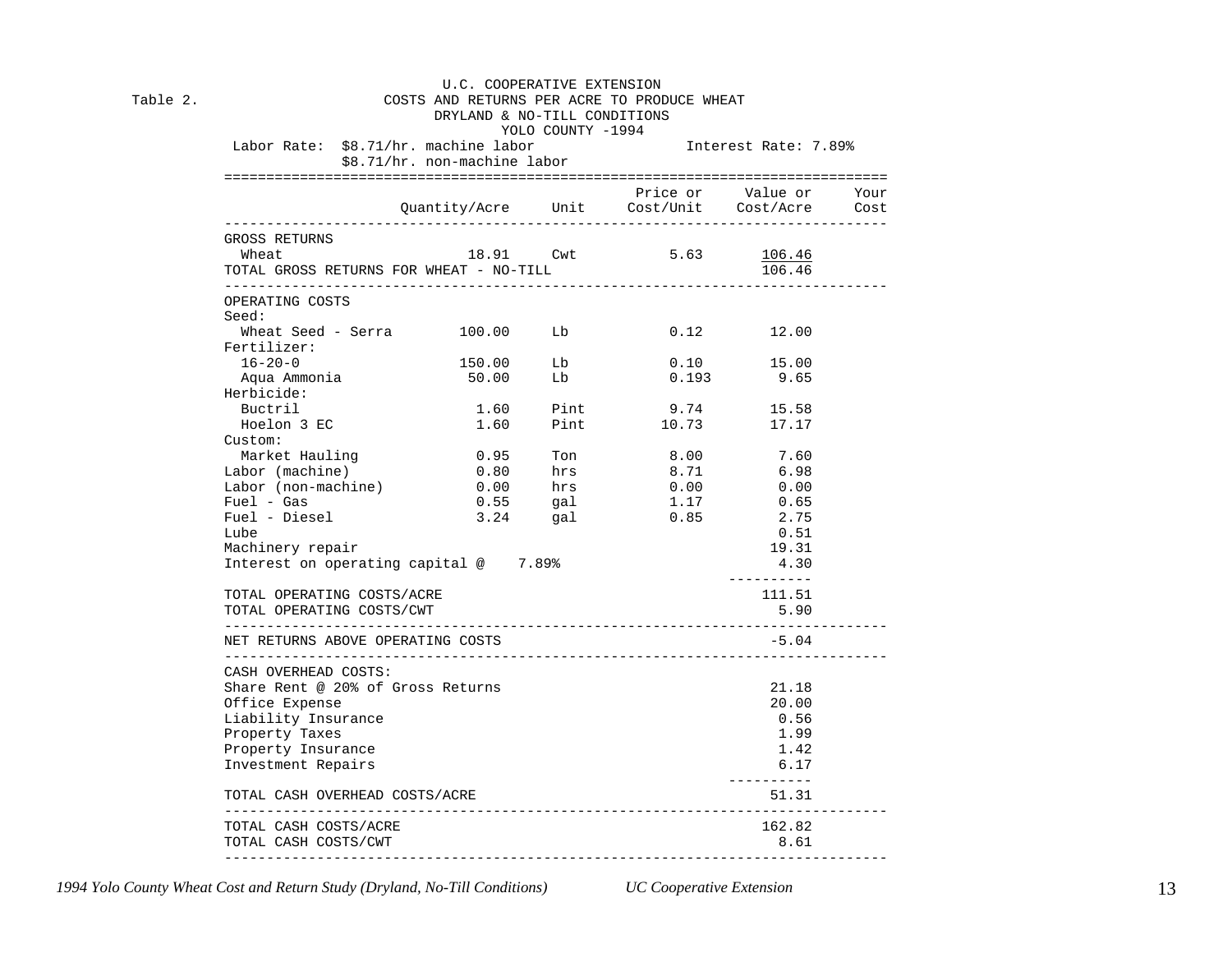#### U.C. COOPERATIVE EXTENSION DRYLAND & NO-TILL CONDITIONS YOLO COUNTY -1994 Table 2. Continued

| NON-CASH OVERHEAD COSTS (DEPRECIATION & INTEREST): |           |
|----------------------------------------------------|-----------|
| Shop Buildings                                     | 2.92      |
| Shop Tools                                         | 0.71      |
| Fuel Tanks                                         | 1.46      |
| Truck Tractor 2 Axle                               | 9.35      |
| Trailers - 2 Each                                  | 4.68      |
| Trailer - Lowbed                                   | 0.47      |
| Storage Shed                                       | 0.94      |
| Seed Truck                                         | 0.81      |
| Equipment Shed                                     | 0.59      |
| Fuel Wagon                                         | 0.16      |
| Carryall                                           | 0.65      |
| Equipment                                          | 23.02     |
|                                                    |           |
| TOTAL NON-CASH OVERHEAD COSTS/ACRE                 | 45.75     |
| TOTAL COSTS/ACRE                                   | 208.57    |
| TOTAL COSTS/CWT                                    | 11.03     |
| NET RETURNS ABOVE TOTAL COSTS                      | $-102.11$ |
|                                                    |           |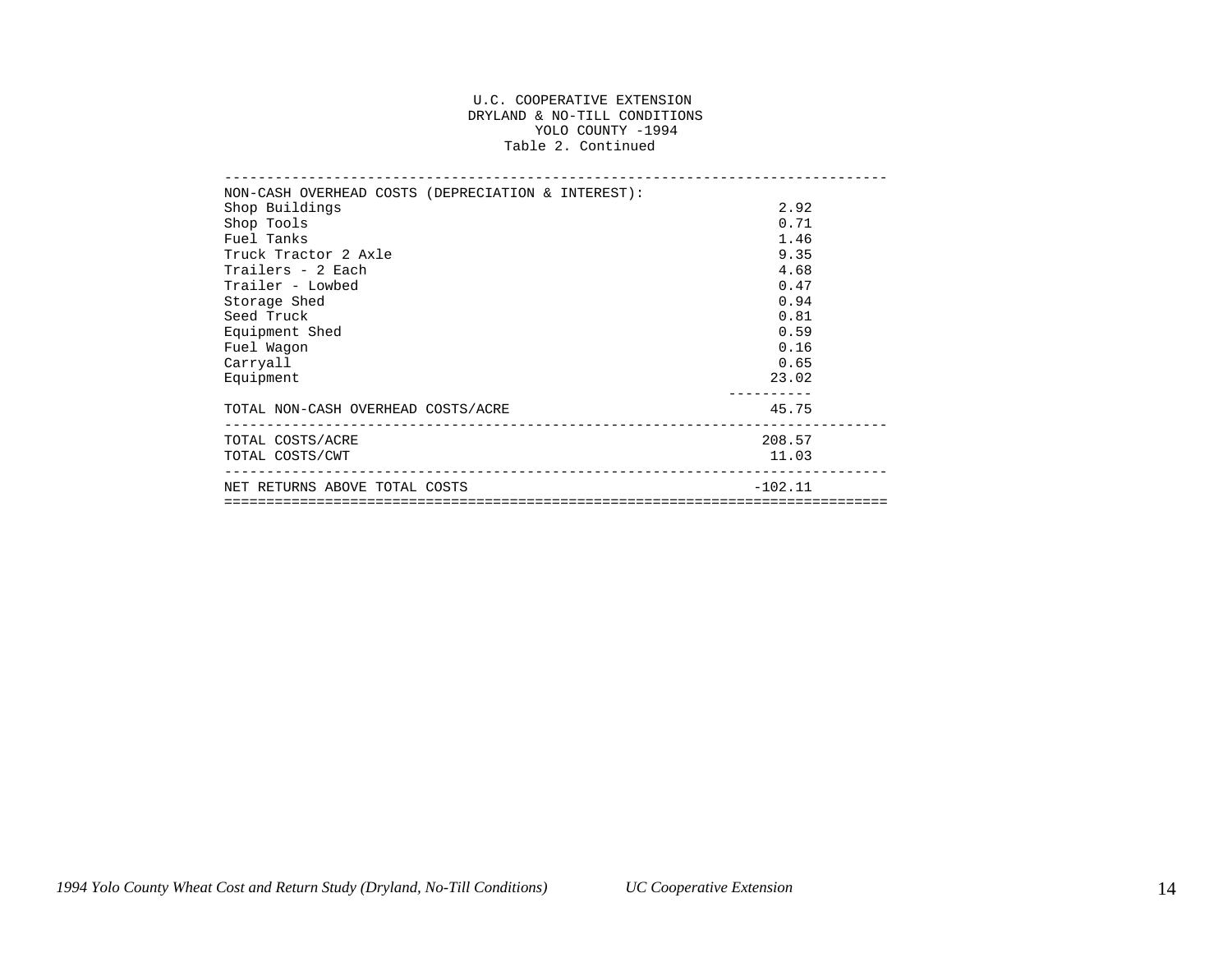|                                                                                                                |                           |              |                              |              | YOLO COUNTY - 1994 |              |                    |               |                               |                  |              |           |                                        |
|----------------------------------------------------------------------------------------------------------------|---------------------------|--------------|------------------------------|--------------|--------------------|--------------|--------------------|---------------|-------------------------------|------------------|--------------|-----------|----------------------------------------|
| Beginning NOV 93<br>Ending OCT 94                                                                              | NOV<br>93                 | DEC<br>93    | JAN<br>94                    | FEB<br>94    | MAR<br>94          | APR<br>94    | MAY<br>94          | JUN<br>94     | JUL<br>94                     | <b>AUG</b><br>94 | SEP<br>94    | OCT<br>94 | TOTAL                                  |
| Cultural:<br>Plant<br>Apply Herbicide<br>Pickup Truck Use                                                      | 52.40<br>0.46             | 0.46         | 33.48<br>0.46                | 0.46         | 0.46               | 0.46         | 0.46               | 0.46          |                               |                  |              |           | 52.40<br>33.48<br>3.68                 |
| TOTAL CULTURAL COSTS                                                                                           | -------- -------<br>52.86 | 0.46         | 33.94                        | 0.46         | 0.46               | 0.46         | 0.46               | 0.46          |                               |                  |              |           | 89.56                                  |
| Harvest:<br>Combine Grain<br>Haul To Market                                                                    |                           |              |                              |              |                    |              |                    | 10.05<br>7.60 |                               |                  |              |           | 10.05<br>7.60                          |
| TOTAL HARVEST COSTS                                                                                            |                           |              |                              |              |                    |              |                    | 17.65         |                               |                  |              |           | 17.65                                  |
| Interest on oper. capital 0.35                                                                                 |                           | 0.35         | 0.57                         | 0.58         | 0.58               | 0.58         | 0.59               | 0.70          |                               |                  |              |           | 4.30                                   |
| TOTAL OPERATING COSTS/ACRE<br>TOTAL OPERATING COSTS/CWT                                                        | 53.21<br>2.81             | 0.81<br>0.04 | 34.51<br>1.82                | 1.04<br>0.05 | 1.04<br>0.05       | 1.04<br>0.06 | 1.05 18.81<br>0.06 | 0.99          |                               |                  |              |           | 111.51<br>5.90                         |
| OVERHEAD:<br>Share Rent @ 20%<br>Office Expense<br>Liability Insurance<br>Property Taxes<br>Property Insurance | 1.67                      | 1.67         | 1.67<br>0.56<br>0.99<br>0.71 | 1.67         | 1.67               | 1.67         | 1.67               | 1.67          | 21.18<br>1.67<br>0.99<br>0.71 | 1.67             | 1.67         | 1.67      | 21.18<br>20.00<br>0.56<br>1.99<br>1.42 |
| Investment Repairs                                                                                             | 0.51                      | 0.51         | 0.51                         | 0.51         | 0.51               | 0.51         | 0.51               | 0.51          | 0.51                          | 0.51             | 0.51         | 0.51      | 6.17                                   |
| TOTAL CASH OVERHEAD COSTS                                                                                      | 2.18                      | 2.18         | 4.44                         | 2.18         | 2.18               | 2.18         | 2.18               | 2.18          | 25.06                         | 2.18             | 2.18         | 2.18      | 51.31                                  |
| TOTAL CASH COSTS/ACRE<br>TOTAL CASH COSTS/CWT                                                                  | 55.39<br>2.93             | 2.99<br>0.16 | 38.95<br>2.06                | 3.22<br>0.17 | 3.22<br>0.17       | 3.22<br>0.17 | 3.23<br>0.17       | 20.99<br>1.11 | 25.06<br>1.33                 | 2.18<br>0.12     | 2.18<br>0.12 | 0.12      | 2.18 162.82<br>8.61                    |

## U.C. COOPERATIVE EXTENSION<br>MONTHLY CASH COSTS PER ACRE TO PRODUCE WHEN MONTHLY CASH COSTS PER ACRE TO PRODUCE WHEAT - ANNUAL ROTATION DRYLAND & NO-TILL CONDITIONS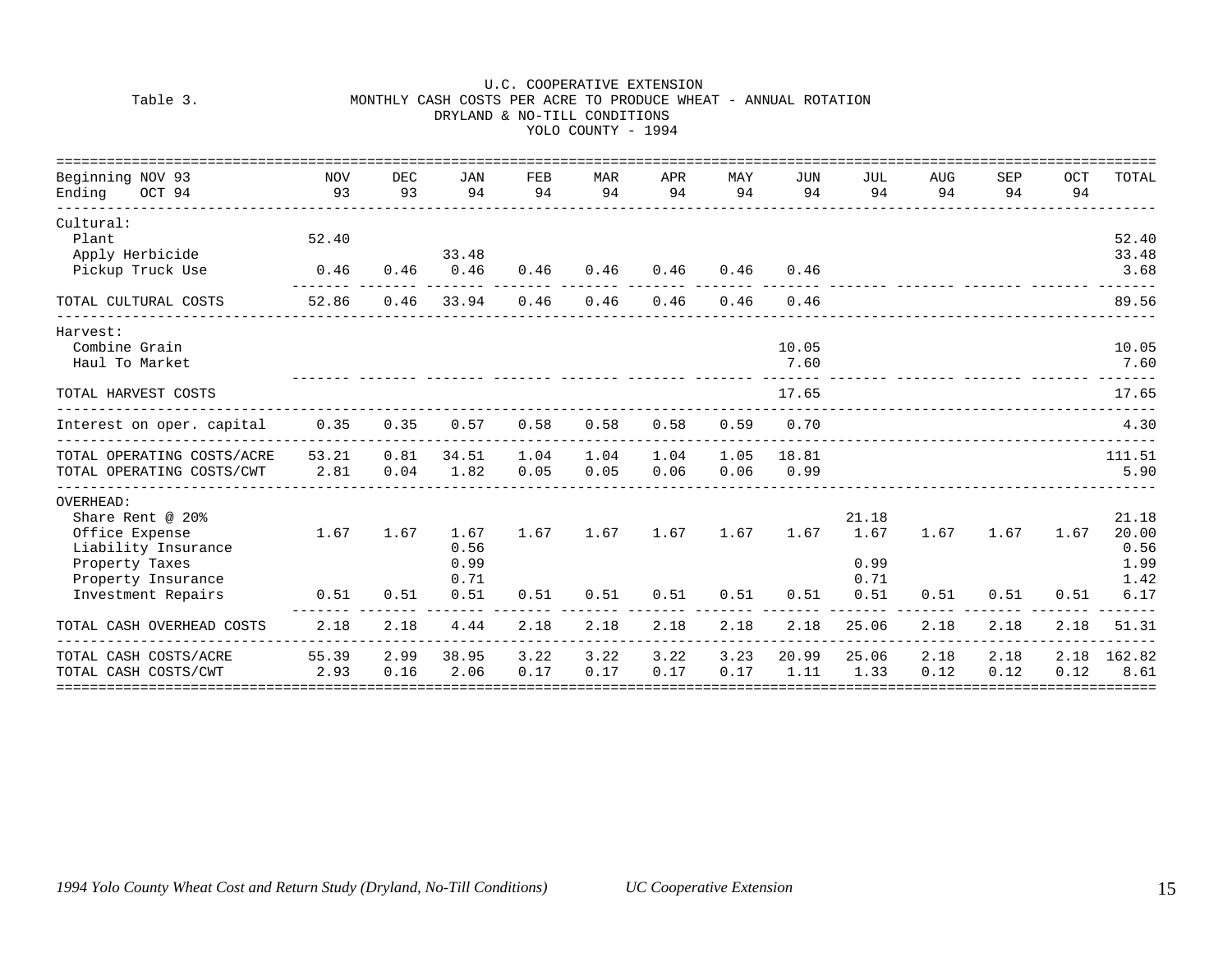### U.C. COOPERATIVE EXTENSION<br>WHOLE FARM ANNUAL EQUIPMENT, INVESTMENT, AND BUS WHOLE FARM ANNUAL EQUIPMENT, INVESTMENT, AND BUSINESS OVERHEAD COSTS DRYLAND & NO-TILL CONDITIONS YOLO COUNTY - 1994

|                                 |        |      | ANNUAL EQUIPMENT COSTS               |          |         |                                                            |          |
|---------------------------------|--------|------|--------------------------------------|----------|---------|------------------------------------------------------------|----------|
|                                 |        |      | - Non-Cash Over. - - Cash Overhead - |          |         |                                                            |          |
|                                 |        | Yrs  | Depre-                               |          | Insur-  |                                                            |          |
| Description<br>Υr               | Price  | Life | ciation                              | Interest | ance    | Taxes                                                      | Total    |
| 94 160 HP Crawler               | 117925 | 12   | 8844.33                              | 2412.75  | 462.44  | 648.59                                                     | 12368.11 |
| 94 ATV - 4WD                    | 3700   | 10   | 333.00                               | 75.70    | 14.51   | 20.35                                                      | 443.56   |
| 94 Bankout Wagon - $SP1$        | 63523  | 10   | 5717.10                              | 1299.68  | 249.10  | 349.38                                                     | 7615.26  |
| 94 Combine W/24' Head           | 117975 | 10   | 10017.70                             | 2525.38  | 484.03  | 678.87                                                     | 13705.98 |
| 94 Drill - Notill 13'           | 135552 | 6    | 20366.60                             | 2769.61  | 530.84  | 744.52                                                     | 24411.57 |
| 94 Pickup Truck - 3/4 Ton       | 31800  | 10   | 2862.00                              | 650.63   | 124.70  | 174.90                                                     | 3812.23  |
| 94 Sprayer - 110 Gal            | 3125   | 10   | 281.20                               | 63.95    | 12.26   | 17.19                                                      | 374.60   |
| TOTAL                           | 473600 |      | 48421.93                             | 9797.70  | 1877.88 | 2633.80                                                    | 62731.31 |
| $60\%$ of New Cost <sup>2</sup> | 284160 |      | 29053.16                             | 5878.62  | 1126.73 | 1580.28                                                    | 37638.79 |
| $CD = 2275$ $ 2772$             |        |      |                                      |          |         | 2 translation to Class a mice of more and crapel americans |          |

 $SP = self$  propelled  $CP = 2$  Used to reflect a mix of new and used equipment.

|                      |        |      |                  | ANNUAL INVESTMENT COSTS |         |               |          |          |
|----------------------|--------|------|------------------|-------------------------|---------|---------------|----------|----------|
|                      |        |      | - Non-Cash Over. |                         |         | Cash Overhead |          |          |
|                      |        | Yrs  | Depre-           |                         | Insur-  |               |          |          |
| Description          | Price  | Life | ciation          | Interest                | ance    | Taxes         | Repairs  | Total    |
| INVESTMENT           |        |      |                  |                         |         |               |          |          |
| Carryall             | 13835  | 15   | 830.07           | 283.07                  | 54.26   | 76.09         | 461.00   | 1704.49  |
| Equipment Shed       | 15551  | 20   | 699.80           | 318.17                  | 60.98   | 85.53         | 311.00   | 1475.48  |
| Fuel Tanks           | 36545  | 20   | 1827.25          | 679.74                  | 130.28  | 182.72        | 50.00    | 2869.99  |
| Fuel Wagon           | 4226   | 20   | 190.15           | 86.47                   | 16.57   | 23.24         | 158.00   | 474.43   |
| Seed Truck           | 17160  | 15   | 1029.60          | 351.09                  | 67.29   | 94.38         | 858.00   | 2400.36  |
| Shop Buildings       | 73032  | 20   | 3651.60          | 1358.40                 | 260.36  | 365.16        | 75.00    | 5710.52  |
| Shop Tools           | 11000  | 10   | 990.00           | 225.06                  | 43.14   | 60.50         | 100.00   | 1418.70  |
| Storage Shed         | 24668  | 20   | 1109.95          | 504.75                  | 96.74   | 135.69        | 493.00   | 2340.13  |
| Trailer - Lowbed     | 10000  | 15   | 600.00           | 204.60                  | 39.21   | 55.00         | 67.00    | 965.81   |
| Trailers - 2 Each    | 40000  | 5.   | 7200.00          | 818.40                  | 156.86  | 220.00        | 0.00     | 8395.26  |
| Truck Tractor 2 Axle | 80000  | 5.   | 14400.00         | 1636.80                 | 313.72  | 440.00        | 8000.00  | 24790.52 |
| TOTAL INVESTMENT     | 326017 |      | 32528.42         | 6466.55                 | 1239.41 | 1738.31       | 10573.00 | 52545.69 |

| ANNUAL BUSINESS OVERHEAD COSTS |         |        |       |          |  |  |  |  |  |
|--------------------------------|---------|--------|-------|----------|--|--|--|--|--|
|                                | Units/  | Price/ |       | Total    |  |  |  |  |  |
| Description                    | Farm    | Unit   | Unit  | Cost     |  |  |  |  |  |
| Liability Insurance            | 1715.00 | Acre   | 0.56  | 960.40   |  |  |  |  |  |
| Office Expense                 | 1715.00 | Acre   | 20.00 | 34300.00 |  |  |  |  |  |
| Share Rent @ 20% of Gross      | 130.00  | Acre   | 21.18 | 2753.40  |  |  |  |  |  |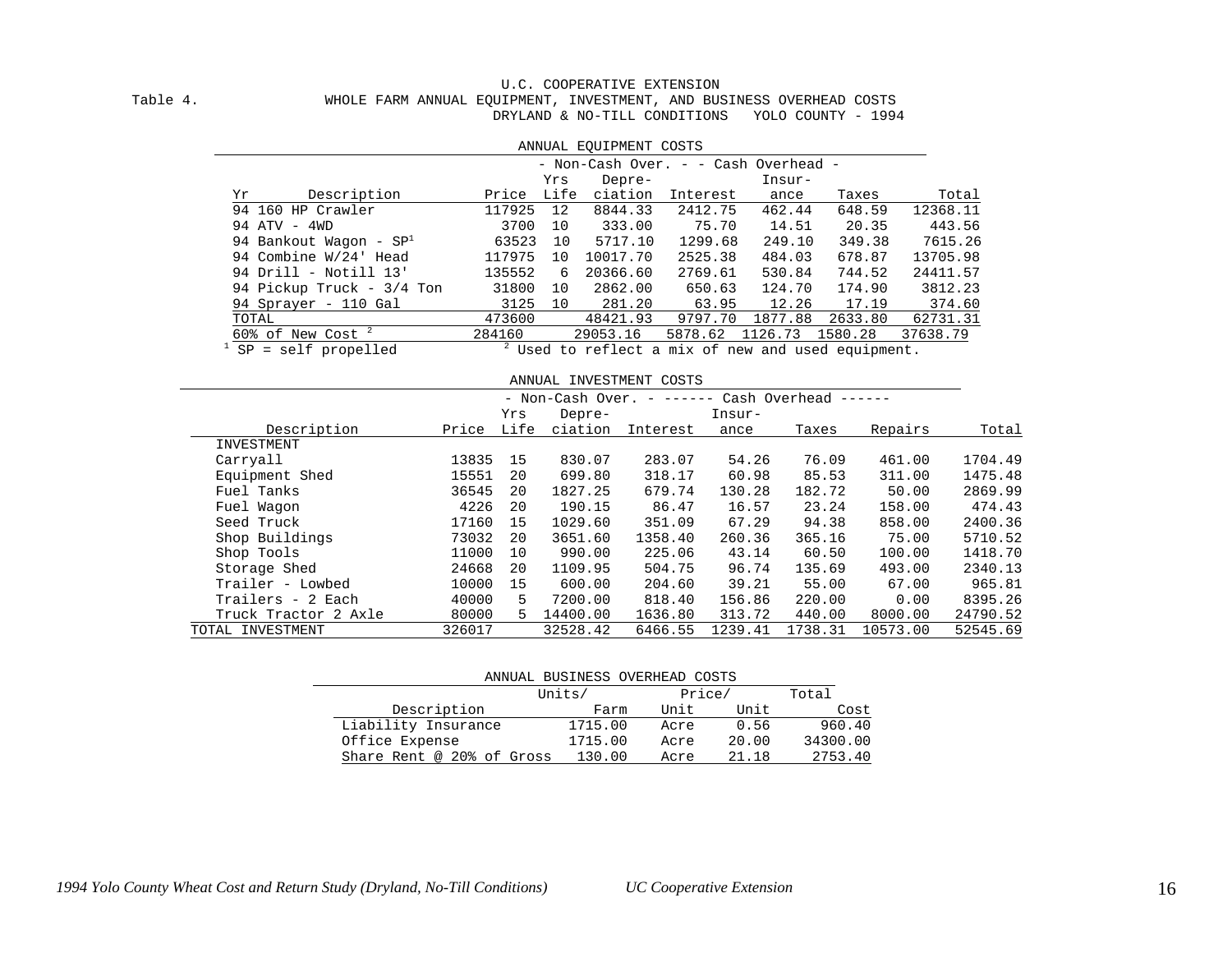#### U.C. COOPERATIVE EXTENSION HOURLY EQUIPMENT COSTS YOLO COUNTY - 1994

#### ==================================================================================================================

|                           |                         |                   |                                                              |                | COSTS PER HOUR |         |                |                |                    |
|---------------------------|-------------------------|-------------------|--------------------------------------------------------------|----------------|----------------|---------|----------------|----------------|--------------------|
| Yr Description            | Actual<br>Hours<br>Used | Depre-<br>ciation | $-Non-Cash Over. - cash Overhead - --- Overhead$<br>Interest | Insur-<br>ance | Taxes          | Repairs | Fuel &<br>Lube | Total<br>Oper. | Total<br>Costs/Hr. |
| 94 160 HP Crawler         | 999.7                   | 5.31              | 1.45                                                         | 0.28           | 0.39           | 5.90    | 9.08           | 14.98          | 22.40              |
| 94 ATV - 4WD              | 249.2                   | 0.80              | 0.18                                                         | 0.03           | 0.05           | 0.89    | 1.35           | 2.24           | 3.31               |
| 94 Bankout Waqon - $SP1$  | 199.6                   | 17.19             | 3.91                                                         | 0.75           | 1.05           | 15.27   | 1.22           | 16.49          | 39.39              |
| 94 Combine W/24' Head     | 199.4                   | 30.14             | 7.60                                                         | 1.46           | 2.04           | 21.44   | 8.51           | 29.95          | 71.18              |
| 94 Drill - Notill 13'     | 199.6                   | 61.23             | 8.33                                                         | 1.60           | 2.24           | 67.98   | 0.00           | 67.98          | 141.37             |
| 94 Pickup Truck - 3/4 Ton | 199.6                   | 8.60              | 1.96                                                         | 0.37           | 0.53           | 7.64    | 4.04           | 11.68          | 23.14              |
| 94 Sprayer - 110 Gal      | 119.5                   | 1.41              | 0.32                                                         | 0.06           | 0.09           | 1.57    | 0.00           | 1.57           | 3.45               |

 $1$  SP = self propelled

#### U.C. COOPERATIVE EXTENSION Table 6. Table 6. YOLO COUNTY - 1994

|                                                           |                |              |                                           | YIELD (CWT/ACRE) |      |                      |                |
|-----------------------------------------------------------|----------------|--------------|-------------------------------------------|------------------|------|----------------------|----------------|
|                                                           |                |              | 13.24 15.13 17.02 18.91 20.80 22.69 24.58 |                  |      |                      |                |
| OPERATING COSTS/ACRE:                                     |                |              |                                           |                  |      |                      |                |
| Cultural Cost                                             | 90 90 90 90 90 |              |                                           |                  |      | 90 —                 | 90             |
| Harvest Cost                                              |                | $5 \qquad 9$ |                                           | 14 19 23         |      | 28                   | 33             |
| Interest on operating capital $4$ $4$ $4$ $4$ $4$ $4$ $4$ |                |              |                                           |                  |      |                      | $\overline{4}$ |
| TOTAL OPERATING COSTS/ACRE 98 103 108 113 117 122         |                |              |                                           |                  |      |                      | 127            |
| TOTAL OPERATING COSTS/CWT                                 |                |              | 19.69 10.31 7.19 5.63 4.69 4.06           |                  |      |                      | 3.62           |
| CASH OVERHEAD COSTS/ACRE                                  | 51             |              | 51 51 51                                  |                  | 52   |                      | 52 52          |
| TOTAL CASH COSTS/ACRE 149 154 159 164 169 174 178         |                |              |                                           |                  |      |                      |                |
| TOTAL CASH COSTS/CWT                                      |                |              | 29.84 15.41 10.60 8.19                    |                  | 6.75 | 5.79                 | 5.10           |
| NON-CASH OVERHEAD COSTS/ACRE 40 42 44 46                  |                |              |                                           |                  | 48   |                      | 50 52          |
| TOTAL COSTS/ACRE                                          |                |              | 189 196 203 210 217 224 230               |                  |      |                      |                |
| TOTAL COSTS/CWT                                           |                |              | 37.78 19.61 13.54                         |                  |      | 10.50 8.68 7.46 6.58 |                |

COSTS PER ACRE AT VARYING YIELDS TO PRODUCE NO-TILL WHEAT

*1994 Yolo County Wheat Cost and Return Study (Dryland, No-Till Conditions) UC Cooperative Extension* 17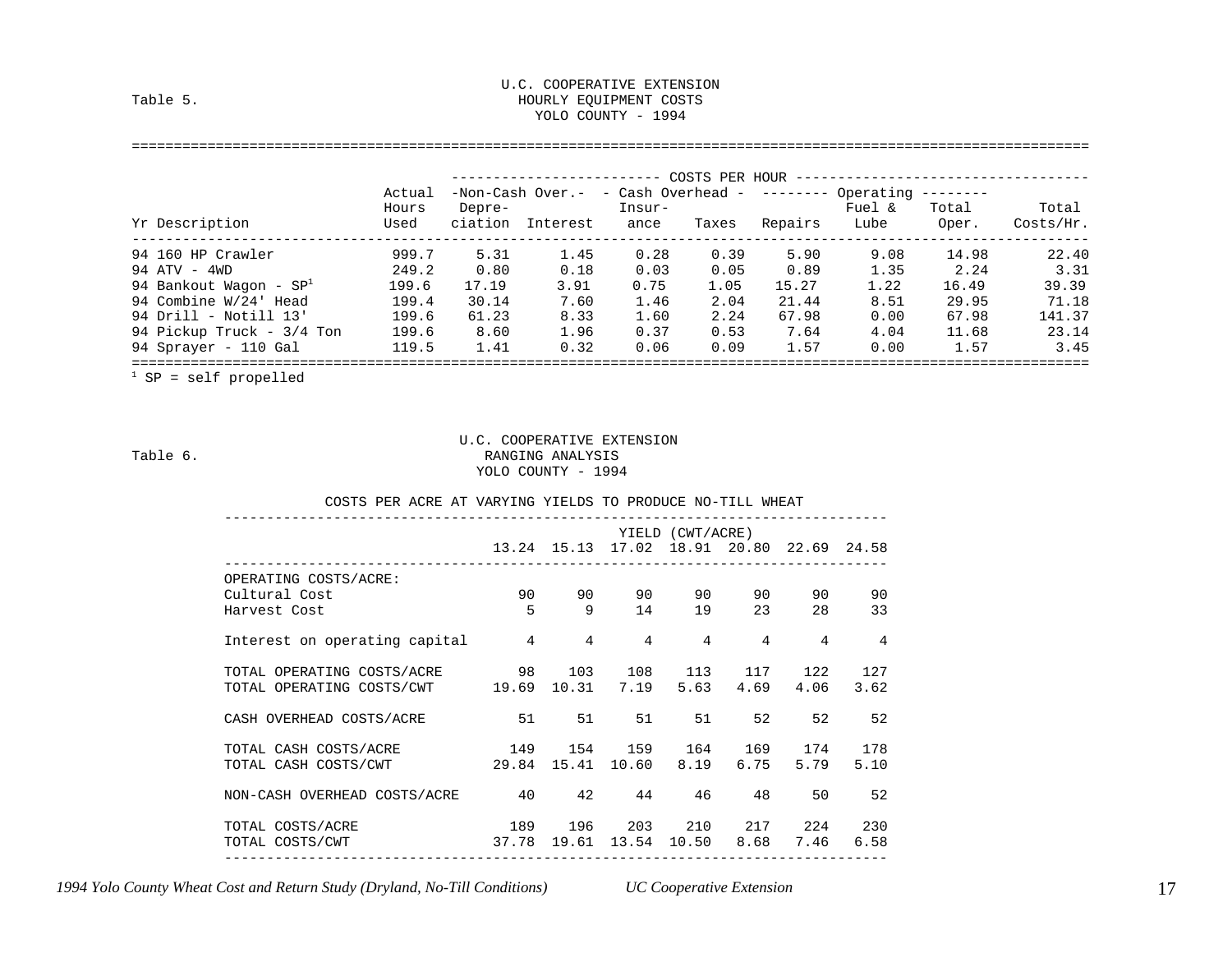#### U.C. COOPERATIVE EXTENSION RANGING ANALYSIS YOLO COUNTY - 1994 Table 6. Continued

| PRICE             | (CWT/ACRE)<br>YIELD |       |       |       |       |      |     |  |  |  |  |
|-------------------|---------------------|-------|-------|-------|-------|------|-----|--|--|--|--|
| (DOLLARS PER CWT) | 5                   | 10    | 15    | 20    | 25    | 30   | 35  |  |  |  |  |
| 4.00              | $-78$               | $-63$ | $-48$ | $-33$ | $-17$ | $-2$ | 13  |  |  |  |  |
| 4.50              | $-76$               | $-58$ | $-40$ | $-23$ | $-5$  | 13   | 31  |  |  |  |  |
| 5.00              | $-73$               | $-53$ | $-33$ | $-13$ | 8     | 28   | 48  |  |  |  |  |
| 5.50              | $-71$               | $-48$ | $-25$ | $-3$  | 20    | 43   | 66  |  |  |  |  |
| 6.00              | $-68$               | $-43$ | $-18$ | 7     | 33    | 58   | 83  |  |  |  |  |
| 6.50              | -66                 | $-38$ | $-10$ | 17    | 45    | 73   | 101 |  |  |  |  |
| 7.00              | $-63$               | $-33$ | $-3$  | 27    | 58    | 88   | 118 |  |  |  |  |

#### NET RETURNS PER ACRE ABOVE OPERATING COSTS FOR NO-TILL WHEAT

NET RETURNS PER ACRE ABOVE CASH COSTS FOR NO-TILL WHEAT

| PRICE             |        |        | YIELD | (CWT/ACRE) |       |        |       |
|-------------------|--------|--------|-------|------------|-------|--------|-------|
| (DOLLARS PER CWT) | 5      | 10     | 15    | 20         | 25    | 30     | 35    |
| 4.00              | $-129$ | $-114$ | $-99$ | $-84$      | $-69$ | $-54$  | $-38$ |
| 4.50              | $-127$ | $-109$ | $-91$ | $-74$      | $-56$ | $-39$  | $-21$ |
| 5.00              | $-124$ | $-104$ | $-84$ | $-64$      | $-44$ | $-2.4$ | $-3$  |
| 5.50              | $-122$ | $-99$  | $-76$ | $-54$      | $-31$ | -9     | 14    |
| 6.00              | $-119$ | $-94$  | $-69$ | $-44$      | $-19$ | 6      | 32    |
| 6.50              | $-117$ | $-89$  | $-61$ | $-34$      | $-6$  | 21     | 49    |
| 7.00              | $-114$ | $-84$  | $-54$ | $-24$      | 6     | 36     | 67    |
|                   |        |        |       |            |       |        |       |

#### NET RETURNS PER ACRE ABOVE TOTAL COSTS FOR NO-TILL WHEAT

| PRICE<br>(DOLLARS PER CWT) | 5      | 10     | YIELD<br>15 | (CWT/ACRE)<br>20 | 25     | 30     | 35    |
|----------------------------|--------|--------|-------------|------------------|--------|--------|-------|
|                            |        |        |             |                  |        |        |       |
| 4.00                       | $-169$ | $-156$ | $-143$      | $-130$           | $-117$ | $-104$ | $-90$ |
| 4.50                       | $-166$ | $-151$ | $-136$      | $-120$           | $-104$ | $-89$  | $-73$ |
| 5.00                       | $-164$ | $-146$ | $-128$      | $-110$           | $-92$  | $-74$  | $-55$ |
| 5.50                       | $-161$ | $-141$ | $-121$      | $-100$           | $-79$  | $-59$  | $-38$ |
| 6.00                       | $-159$ | $-136$ | $-113$      | $-90$            | $-67$  | $-44$  | $-20$ |
| 6.50                       | $-156$ | $-131$ | $-106$      | $-80$            | $-54$  | $-29$  | $-3$  |
| 7.00                       | $-154$ | $-126$ | $-98$       | $-70$            | $-42$  | $-14$  | 15    |
|                            |        |        |             |                  |        |        |       |

*1994 Yolo County Wheat Cost and Return Study (Dryland, No-Till Conditions) UC Cooperative Extension* 18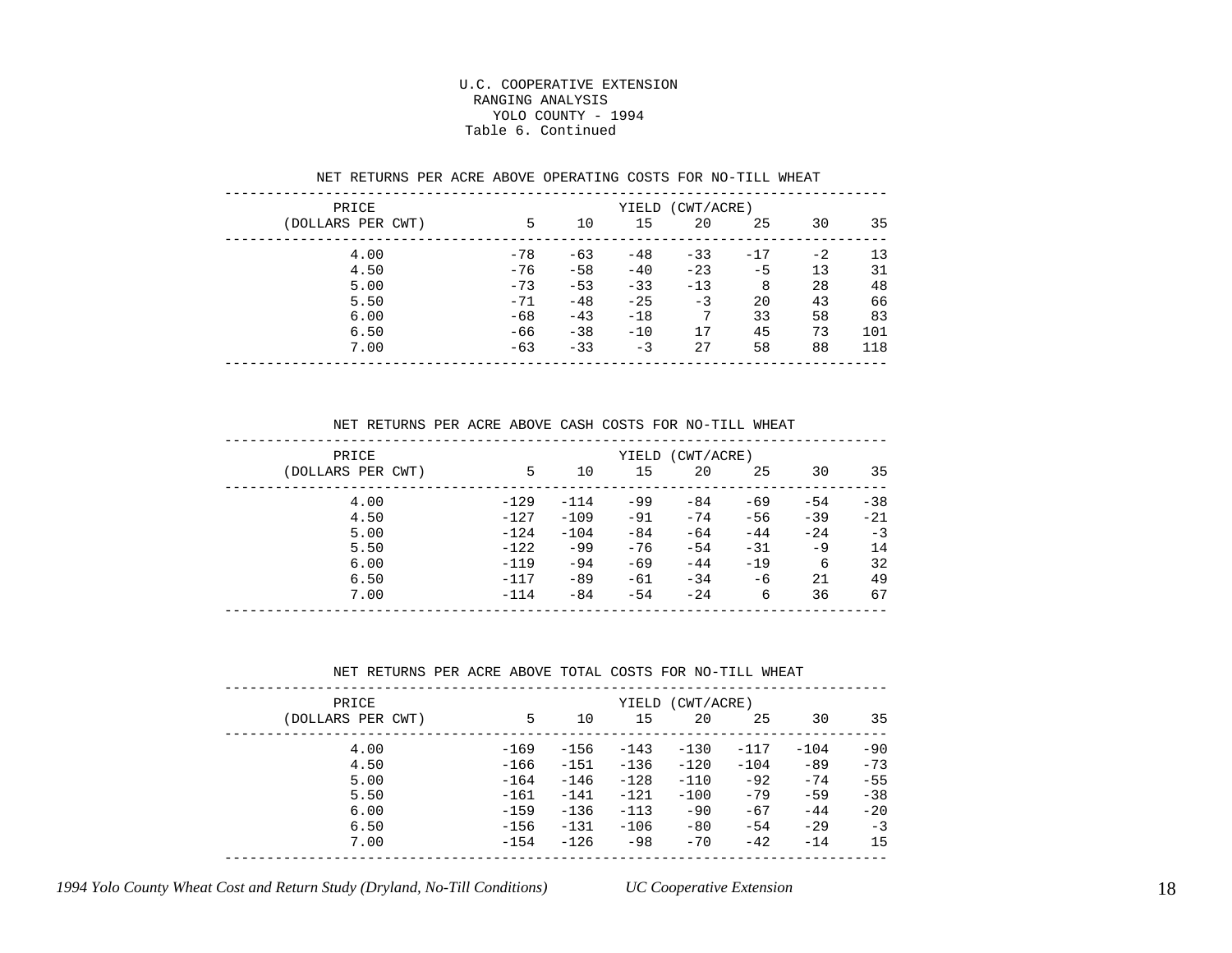#### U.C. COOPERATIVE EXTENSION

Table 7. ENERGY REQUIREMENTS FOR WHEAT PRODUCTION

NON TILLAGE - ANNUAL ROTATION WHEAT - DRYLAND YOLO COUNTY - 1994

| Operating Input                 | Quantity/Acre | Unit  | kcal/Acre |  |  |  |
|---------------------------------|---------------|-------|-----------|--|--|--|
| Seed                            |               |       |           |  |  |  |
| Wheat                           | 100           | Lb    | 300,200   |  |  |  |
| Fertilizer                      |               |       |           |  |  |  |
| Aqua Ammonia                    | 250           | Lb    | 303,175   |  |  |  |
| $16 - 20 - 0$                   | 150           | Lb    | 195,450   |  |  |  |
| Herbicide                       |               |       |           |  |  |  |
| Buctril                         | 0.20          | Gal   | 18,109    |  |  |  |
| Hoelon 3EC                      | 0.20          | Gal   | 27,164    |  |  |  |
| Custom/Contract/Rental          |               |       |           |  |  |  |
| Haul                            | 1891          | Lb    | 190,613   |  |  |  |
| Fuel                            |               |       |           |  |  |  |
| Gasoline                        | 0.55          | Gal   | 17,027    |  |  |  |
| Diesel                          | 3.24          | Gal   | 116,491   |  |  |  |
| Machinery                       |               |       |           |  |  |  |
| Total Equipment                 |               |       | 12,863    |  |  |  |
| Investments                     |               |       |           |  |  |  |
| Total Investment                |               |       | 24,869    |  |  |  |
| Labor                           |               |       |           |  |  |  |
| Total Labor                     | 0.80          | Hours |           |  |  |  |
| TOTAL INPUT                     |               | kcal  | 1,205,960 |  |  |  |
| OUTPUT                          |               |       |           |  |  |  |
| Wheat Yield                     | 1891          | Lb    | 2,823,607 |  |  |  |
| <b>EFFICIENCY</b>               |               |       |           |  |  |  |
| kcal output/kcal input          |               |       | 2.34      |  |  |  |
| ratio<br>kcal output/labor hour |               |       | 3,529,509 |  |  |  |
| ratio                           |               |       |           |  |  |  |